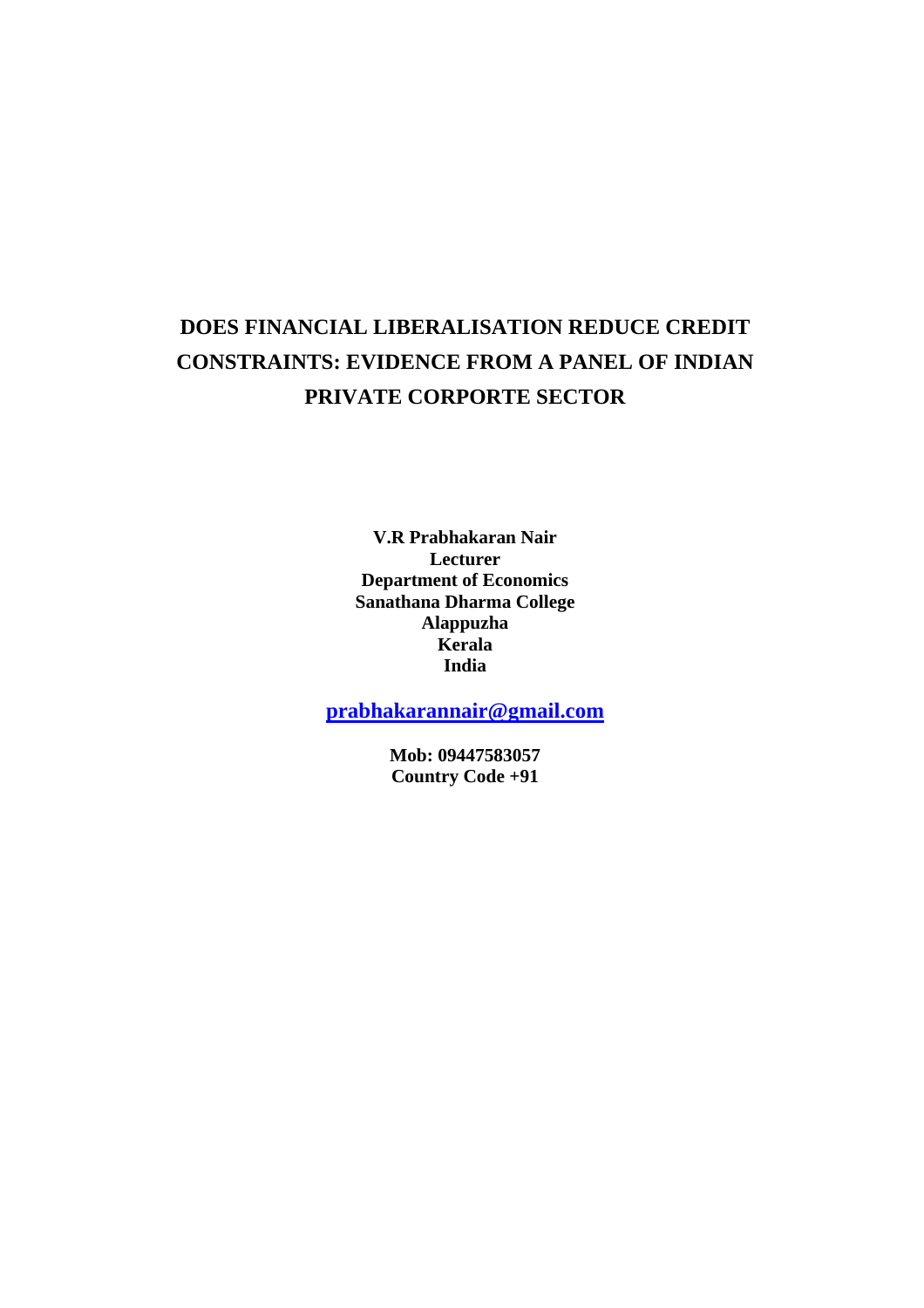# **DOES FINANCIAL LIBERALISATION REDUCE CREDIT CONSTRAINTS: EVIDENCE FROM A PANEL OF INDIAN PRIVATE CORPORATE SECTOR**

# **1. The Background**

 $\overline{a}$ 

In 1991 India started a vigorous transition process from a centrally planned economy to a market oriented one with the launching of a programme of economic reforms. In the pre reform period, India followed administered financial regime with a view to channel resources in to desired investment. It has been argued that, administered interest rate ceilings suppress the savings rate, thus reducing the availability of loanable funds and investments, and also leads to inefficient allocation of resources. Therefore, financial sector liberalisation is recommended (McKinnon 1973; Shaw 1973). The motivation underlying economic liberalisation in India was the recognition that central planning fostering state controls failed to work and that the private sector could play an important role in boosting investment and spurring economic growth. The changes in economic policies led to reversing the roles of the public and private sector, with private sector being given a pivotal role in the growth of the economy.<sup>[1](#page-1-0)</sup> With this, private corporate sector (here after corporate sector)<sup>[2](#page-1-1)</sup> acquired a lead role in the economy. Thus rate of capital formation or investment<sup>[3](#page-1-2)</sup> of corporate sector became central to the economic performance of the country.

<span id="page-1-0"></span><sup>1</sup> Since public sector investment in most developing countries is effectively a policy variable, economists have focused on private sector investment as being susceptible to extensive analysis. Also contributing to the interest in private investment activity is recent research suggesting that private sector investment has been more directly related to economic growth in developing countries than has public sector investment (Khan and Reinhart 1990). In recent years, there have been several studies about the determinants of private investment in the context of policy changes in developing countries. 2 In this study, the corporate sector is defined as non-financial, non-government join stock companies.

<span id="page-1-1"></span>The corporate sector consists of closely held (private limited) and publicly held (public limited) companies, with approximately 6.19 lakh registered companies as of June 2003, about slightly less than half of them are engaged in manufacturing. As a percentage of GDP, the estimated paid-up capital of the non-government companies constitute 12.1 per cent (Government of India 2003)<br><sup>3</sup> Coen and Eisner point out, "classical and neoclassical economists have stressed the role of investment

<span id="page-1-2"></span>in providing for the future. Maintaining the current level of output requires keeping up the existing means of production. Economic growth, or the increase in the rate of output, is then seen as depending considerably on the acquisition of additional means of production, that is investment in excess of the wearing away or depreciation of existing capital" (1987: 981). The empirical literature on economic growth consistently showed that accumulation of physical capital or investment is an important determinant of economic growth.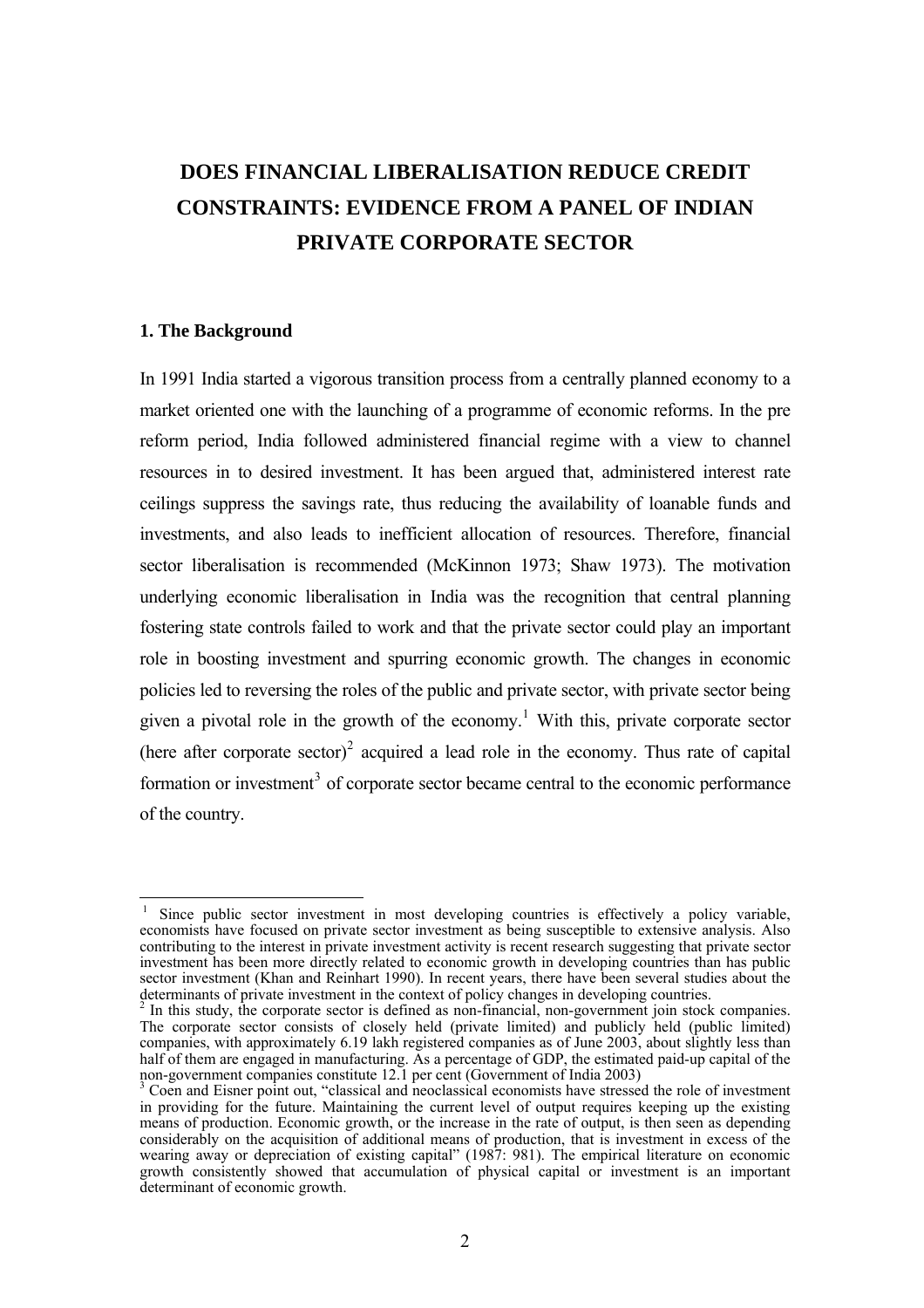The broad objective of financial sector liberalisation in India was to ensure that the market oriented financial sector contribute positively to economic growth by providing access to external funds<sup>[4](#page-2-0)</sup> and by channelling investment towards growing profitable industries and firms. In the new milieu of financial reforms, market forces increasingly govern the allocation of funds and this has implications for the availability, cost and quantum of funds, which *ceteris paribus* will enable the corporate sector to make an optimum combination of sources of funds for industrial investment and its pace. Financial sector liberalization, it was expected, will alter the parameters of investment functions because of the relaxation of credit constraints and influence of reduced borrowing costs on investment decisions (Guncavdi et al. 1998).

An analysis of financing pattern of Indian private corporate sector reveals certain interesting results. We have made use of data on sources of finance obtained from '*Hand Book of Statistics on the Indian Securities Market'* provided by Securities and Exchange Board of India (SEBI). This will help us to study the financing pattern of private corporate sector at macro level during the period 1984/85 to 2004/05. One of the most striking aspects of Indian private corporate financing is the increasing dependence of firms on internal funds rather than external funds. By the year 1994-95 external sources as a share in total sources started declining. It is noticed that the share of internal resources increased from 33.30 per cent during 1984-92 to 42.94 per cent during 1992-2005. The corporate sector is now more dependent on internal sources of funds rather than external sources in recent years.

External resources declined to 57.06 per cent in 1992-2005 from 66.70 per cent in 1984-92 with varying patterns after financial reforms. In the early 1990s, i.e., 1992-98, the increase in external sources was mainly from capital markets. The increase in capital market funds was basically due to the sharp increase in the share premium<sup>[5](#page-2-1)</sup>. There was a growing popularity of debt securities in the  $1980s^6$  $1980s^6$ . But during 1990s,

<span id="page-2-0"></span><sup>&</sup>lt;sup>4</sup> A firm can mobilise resources mainly from two sources viz., internal and external. While internal sources are retained earnings and depreciation, external sources include borrowings (Banks and Development Financial Institutions) and equity capital.

<span id="page-2-1"></span> $<sup>5</sup>$  If we consider all resources from the capital market, the share of share premium that was 4.64 per cent</sup> in the 1980s has increased to 12.64 per cent in 1992-1996 (CMIE 2005).

<span id="page-2-2"></span><sup>&</sup>lt;sup>6</sup> Debentures were more attractive to subscribers since the return was higher than that of alternative modes of savings. They also had the advantage of being convertible in to equity. Borrowing companies preferred debentures since their convertibility would help to realign their debt-equity position. This is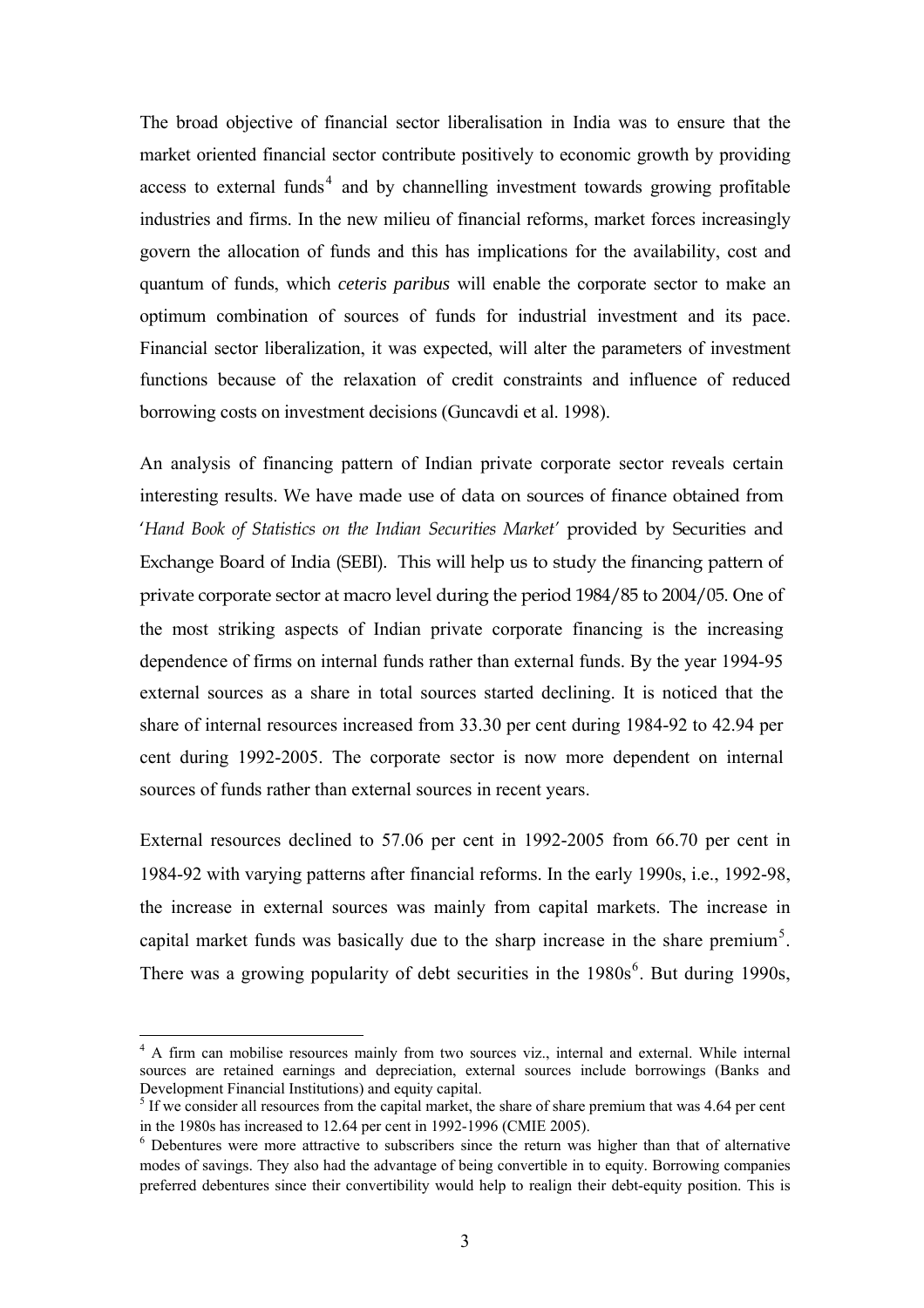this became less important though interest rates were declining especially after 1992- 93. This is because companies were able to attract additional funds in the form of share premium from equity issues.<sup>[7](#page-3-0)</sup> Contributed by the increase in share premium, funds from capital markets increased from 6.93 per cent in 1984-92 to 18.38 per cent in 1992-1998 period. However, this boom was short lived in nature. It is evident that during 1998-2005, funds from capital market sources declined. From a high percentage of 18.38 per cent in 1992-1998, it has declined to 12.24 per cent in 1998-  $2005$ .<sup>[8](#page-3-1)</sup> A similar picture is seen in the case of total borrowings (debt) also. Except an upward movement in some years total borrowings witnessed wide fluctuations with sharp decline in many years. Total Borrowings has declined from 35.33 per cent in 1984-92 to 16.23 per cent during the period 1998-2005.

Total borrowings include bank borrowings, institutional borrowings (FIs) and debentures. While institutional borrowings showed consistent decline through out the period, bank borrowings has increased in the second half of 1990s after a decline in 1992-98. Thus the sharp decline in the share of borrowings in the 1990s is contributed by decline in institutional borrowings on the face of an increasing trend of bank borrowings. While the share of bank borrowing has increased from 10.58 per cent during 1984-92 to 17.44 per cent during 1992-05, institutional borrowings registered a decline from 9.15 per cent to 3.84 per cent for the same period. More over, during 1998-2005, its average share became negative (-0.25).

It is interesting to see that a booming stock market has not witnessed any significant increase in money raised by firms from the capital market. Though there was boom in the new issues market in the initial years of reforms, the number of issues and amount raised by the corporate sector met with wide fluctuations in the later period of reforms. The number of issue of capital had gone up from 86 in 1992 to 577 in 1995 and then

seen from the fact that debentures and bonds constituted a high share of 7.64 per cent in capital market funds in 1980s.

<span id="page-3-0"></span> $<sup>7</sup>$  A study by ICICI on financing pattern of companies also showed that share premium has increased</sup> tremendously in the 1990s. It shows share premium has increased from 0.5 per cent in 1972-80 to 4.5 per cent in 1988-96.

<span id="page-3-1"></span><sup>&</sup>lt;sup>8</sup> It is pertinent to see that almost all sources of capital markets witnessed a decline. Pal (2000) observed that after a spurt during 1992-94, the importance of the capital market as a source has declined for Indian firms. He emphasized that there has been a steep decline in proportion of funds raised through equity related instruments in the post 1994-95 phase. He concluded that the Indian firms have substituted external equity by external debt as their most important source of external finance.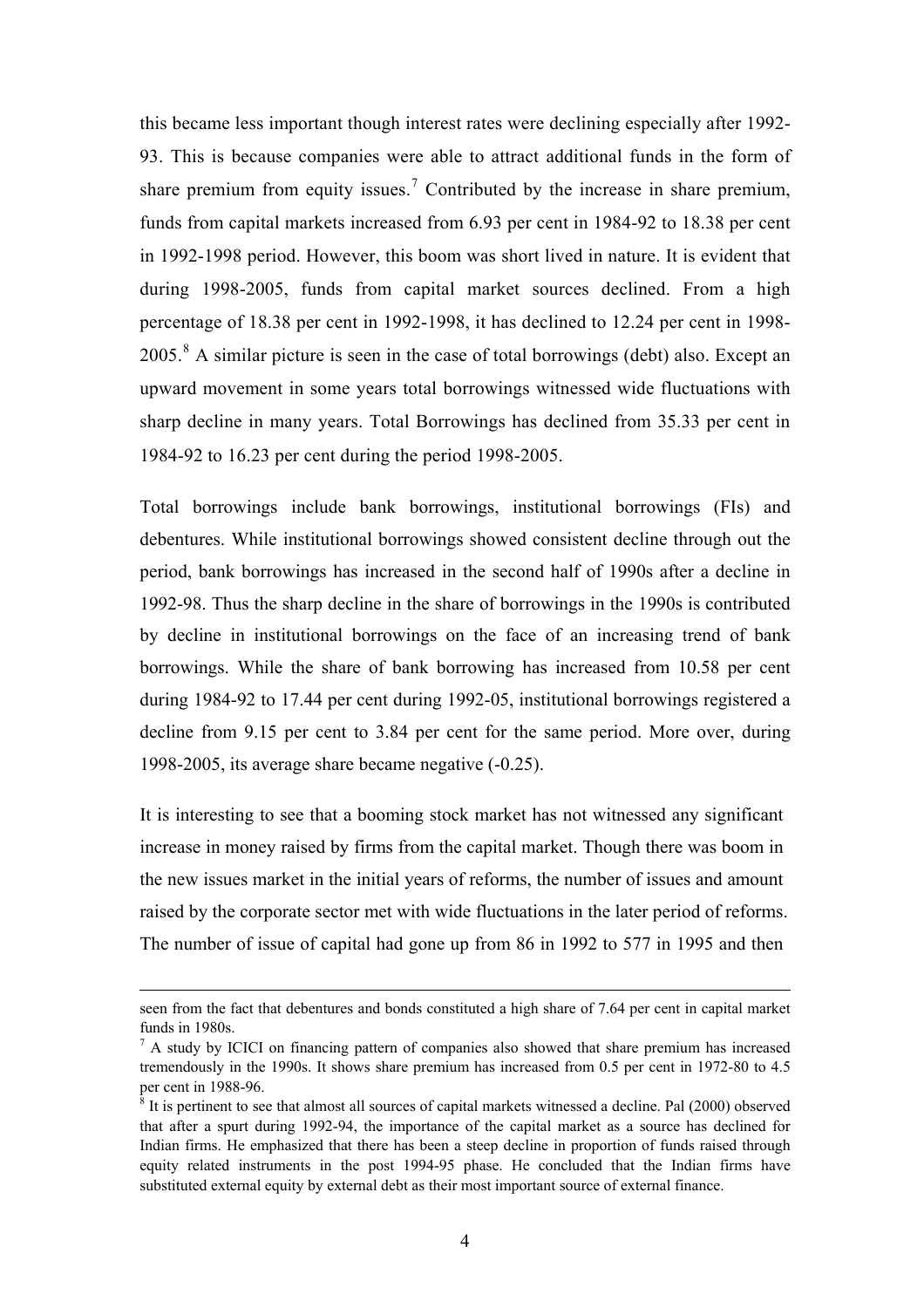registered a decline to 22 in 2004. The amount of capital raised has come down after 1994 though it increased slightly in the last two years. Even with this low performance, the average BSE Sensex has increased tremendously. The Bombay Sensex rose from 3,727 on March 3, 2003 to 5,054 on July 22, 2004, and then on to 6,017 on November 17, 2004, 7,077 on June 21, 2005, 8,272 on September 2, 2005 and 10, 113 on February 15, 2006. The implied price increase of more than 100 per cent over a 19-month period and 33 per cent over the last few years is indeed remarkable. The increase in new capital issues raised grew only at a lower rate than the BSE Sensex. A much noted point is that increase in BSE Sensex is associated with huge surge in FII investments. The data reveals that while cumulative net FII flows in to India amounted to \$15,804 million since the liberalization of rules since early 1990s till March 2003, the increment in cumulative value till December 2005 was \$ 25,267 million (SEBI 2007). To conclude the jigsaw puzzle, even the regime of low interest rates and, more intriguingly, even in the phase of a booming stock market, firms have a clear preference for retained earnings over external sources of finance. The private corporate sector has placed increased dependence on internal resources than on borrowed funds (debt and equity). After a boom in equity resources in the initial years, capital market resources met with a drastic decline after reforms. With regards to bank borrowings, it has been stagnant, but with an upward bias. However, this upward bias is seen in the context of a declining share of external sources of funds of firms. As we stressed, firms are opting for internal financing over external sources of funds. Further, as revealed by data on low levels of new capital issues, equity is the last option. This pattern supports the pecking order theory<sup>[9](#page-4-0)</sup> and the existence of information asymmetry even after financial liberalization<sup>[10](#page-4-1)</sup>.Against this

<span id="page-4-0"></span><sup>&</sup>lt;sup>9</sup> The reason for questioning the role of financial liberalization in the recent empirical literature is due to the emergence of 'financing hierarchy hypothesis' or 'pecking order hypothesis'. Based on asymmetric information, the managers of a firm have more knowledge than investors, Myres (1984) has developed the pecking order theory of corporate finance. Accordingly, firms prefer internal finance and if external finance is required, firms issue the safest security first. That is, they start with debt, then possibly hybrid securities like convertible bonds, then as a last resort equity. To restate, the hypothesis says that firms prefer internal funds to external funds because external funds are more expensive. Contrary to the widely held belief, Mayer (1992) found, using the company balance sheet data that internal resources finance bulk of corporate investment in major OECD countries and stock market's role is very limited. While reiterating the same stylized fact Stiglitz (1988) highlights the problem of information failure that are severe in financial markets which makes the hopes of mobilisation capital market resources unreasonable.

<span id="page-4-1"></span><sup>&</sup>lt;sup>10</sup> The financial liberalization thesis posits its likely positive effect on the economy's saving, investment and efficiency. A well functioning stock market also has a screening and monitoring role. However, recent advances in analytical literature highlight the possible inefficiencies in financial markets due to imperfect information that could be acute in LDCs, and underscores the need for state intervention.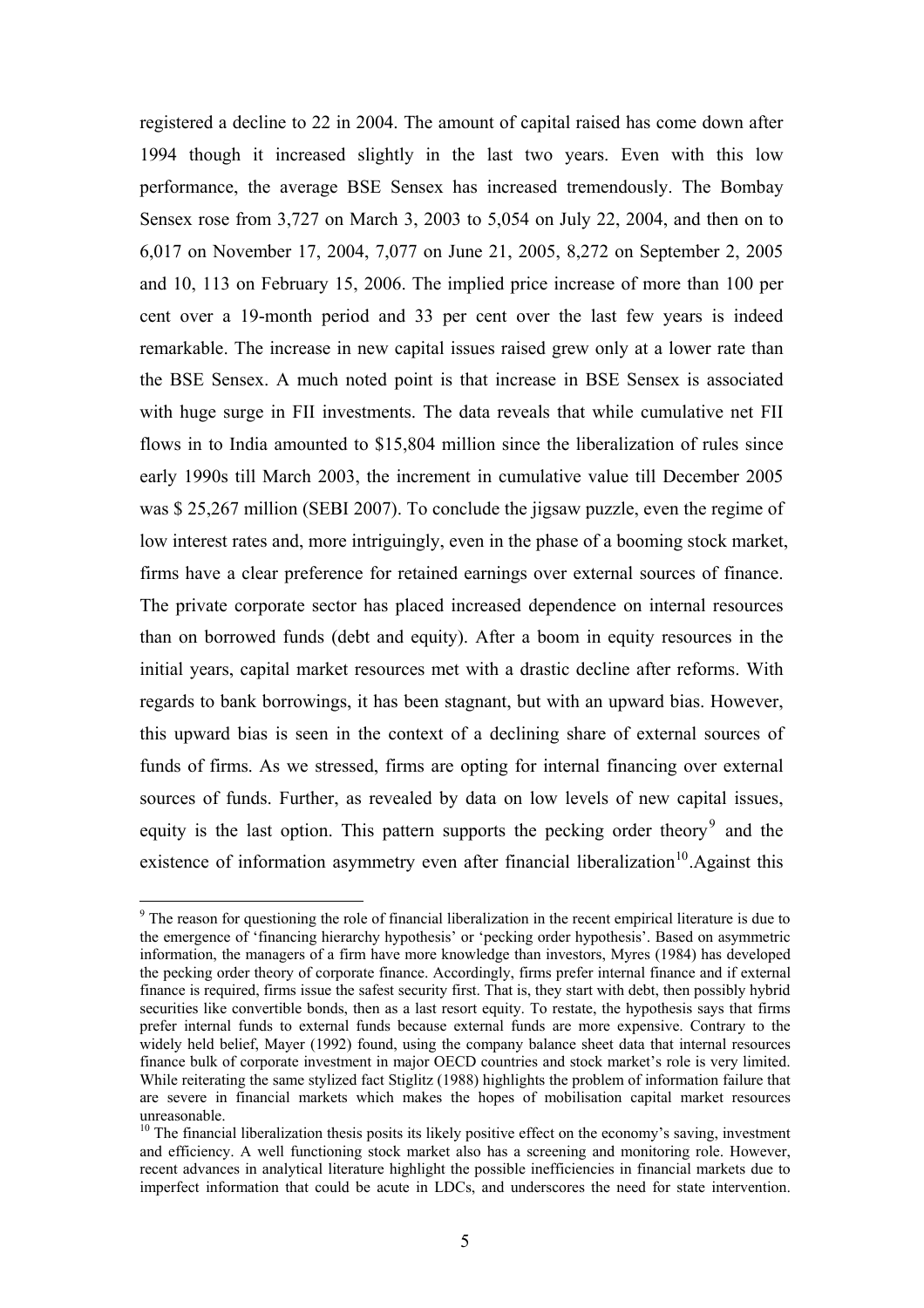dismal performance, it is to be analysed that in spite of a substantial decline in interest rates and stock market liberalisation, why is the Indian corporate sector depending more on internal resources than on external resources from financial markets? Though financial liberalisation is still on the way, based on the theoretical argument of financial liberalisation and its limitation in the context of asymmetric information, $<sup>11</sup>$  $<sup>11</sup>$  $<sup>11</sup>$  it</sup> is pertinent to analyse relationship between financing choices and investment of firms. It presents the case of Indian private corporate manufacturing sector to examine whether the process of financial liberalization had any impact of mitigating the financing constraints for firms. Relying on recent theoretical and empirical studies on the link between financial market imperfections and real activity, we will examine whether the deregulation of the financial sector has resulted in any relaxation of financial constraints that firms face in their investment behaviour.

The paper comprises of five sections after this introduction. The remaining sections deal with the determinants of Investment. Towards this end, section 2 discusses the theoretical background, i.e., the links between financial reforms, financial constraints and investment. In section 3, we have undertaken a review of empirical studies available on the topic. Section 4 describes the model, data and variables used for the study. In section 5 issues in estimation and results are discussed. Section 6 gives the conclusion.

# **2. Financing Patterns and Investment: The Theory**

Finance is an integral part of investment activity and if it is inadequate, investment will be blocked. Firms generally depend on financial markets to finance their investment. During 1950s, studies on corporate finance argued that under perfect financial market setting, financial structure does not affect the investment decision of firms. In other words, the role of financial intermediaries was ignored till the late 1960s. The neutrality of financial factors, however, confronted with criticisms after the emergence

Further, reviving the financing hierarchy hypothesis, the new evidence on corporate financial structure in major OECD countries shows that the stock markets contributed very little to fixed investment (Nagaraj 1996).

<span id="page-5-0"></span> $11$  This is because in recent times, the neo-liberal paradigm of financial development and the McKinnon-Shaw argument of financial liberalisation are limited by certain micro economic arguments based on market failures and information asymmetries in financial markets. The neo-liberal approach of financial liberalisation is based on perfect competition, which says that all information is freely available to all economic agents in the market. However, in reality information failures in loan markets and the consequent credit rationing may occur between the buyers and suppliers of productive capital (Stiglitz and Weiss 1981).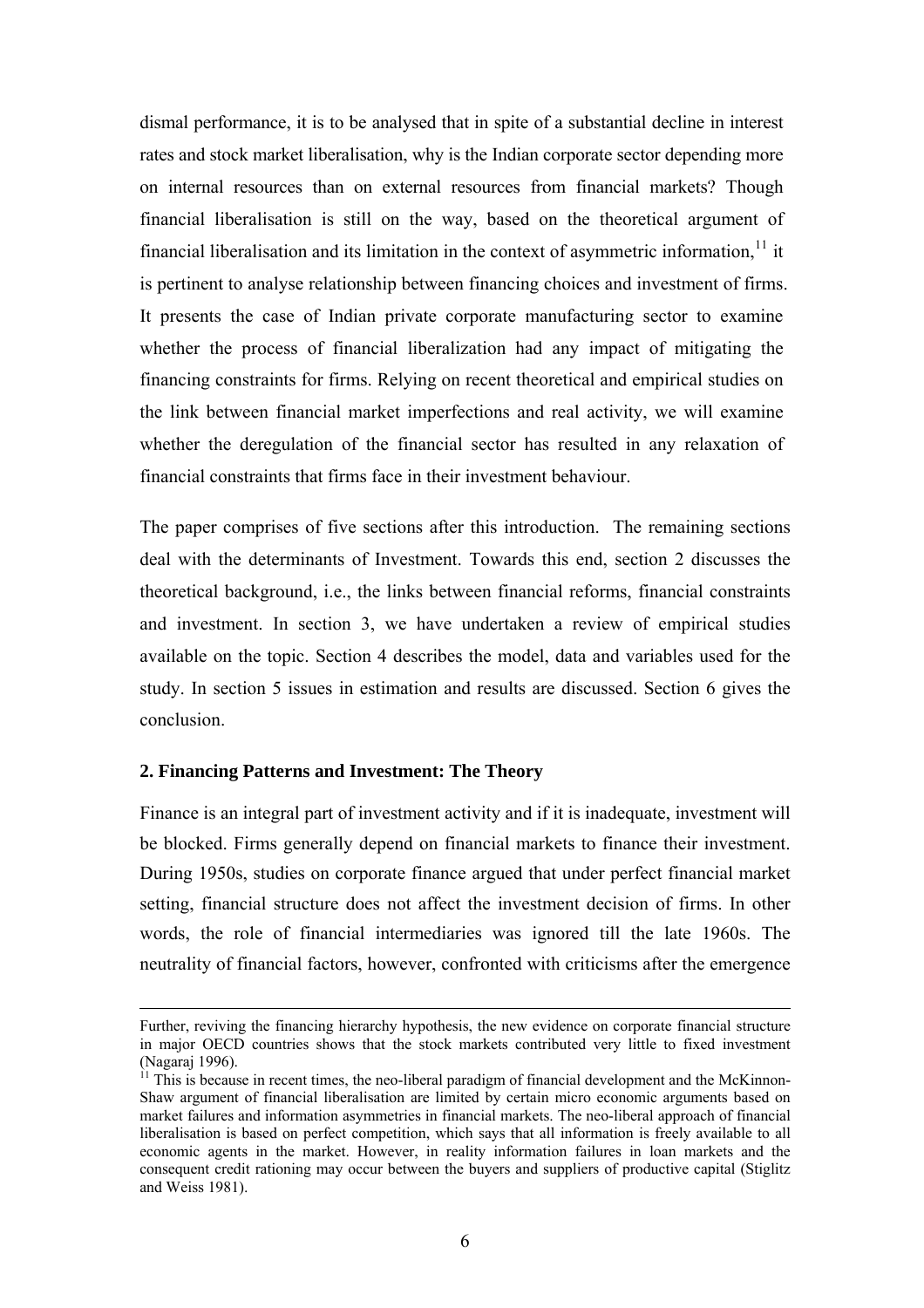of theoretical and empirical studies with results inconsistent with earlier models $^{12}$  $^{12}$  $^{12}$ . The thrust of the literature opted to move away from the traditional theories and placed emphasis on the role of financial sector, since it is argued that changes in the financial factors will have its influence on the allocation of capital. These studies emphasise the relationship between finance and investment, and provide a framework for analysing the financing patterns and investment behaviour of corporate sector.

This section aims to discuss the relationship between financing patterns and investment in the context of financial liberalisation to provide a theoretical background for the empirical analysis that we intend to carry out to study the determinants of investment. According to the neoclassical theory of firm investment, since financial markets are perfect, there is neither transaction nor information costs, internal and external funds are perfect substitutes in terms of financing investment, and, firms have access to unlimited sources of funds. The essence of this theory is that, in such a situation, firms will not face any constraints and they have access to unlimited sources of funds. In other words, financial structure of firms does not matter in investment decisions and firm investment should not be constrained by any lack of funds (Modigliani and Miller 1958). However, M-M theorem fails to explain the firm's investment decisions, if there is asymmetric information in the market. Financial markets, especially those of developing countries are imperfect in nature in the sense that the suppliers of funds have less information about the profitability and risks of investment projects than firms have  $13$ .

The financial structure of firms affects investment when there exists a wedge between the costs of external and internal finance in an imperfect financial market. The theoretical literature focuses on three factors for costly external finance. First, market participants have different access to information. Myers and Majluf (1984) demonstrate that the cost of external funds is higher than that of internal funds owing to information asymmetry between lenders and borrowers. Second, managerial agency problems arise when managers who are not owners pursue their own interests (Jensen and Meckling 1976). The firm is required to pay a premium for external financing if outside investors suspect the managers who are not owners pursue the interests of shareholders. Finally, transaction costs associated with the issuance of debt and equity might raise the cost of

<span id="page-6-0"></span><sup>&</sup>lt;sup>12</sup> See Stiglitz (1988), Fazzari (1992), Gordon (1992), Harris et al. (1994), Gelos and Werner (2002), Beckaert et al. (2005).

<span id="page-6-1"></span><sup>&</sup>lt;sup>13</sup> The need for perfect information arises from the fact that in firm financing, though the firms receive finance today returns will be provided to suppliers of capital only in the future.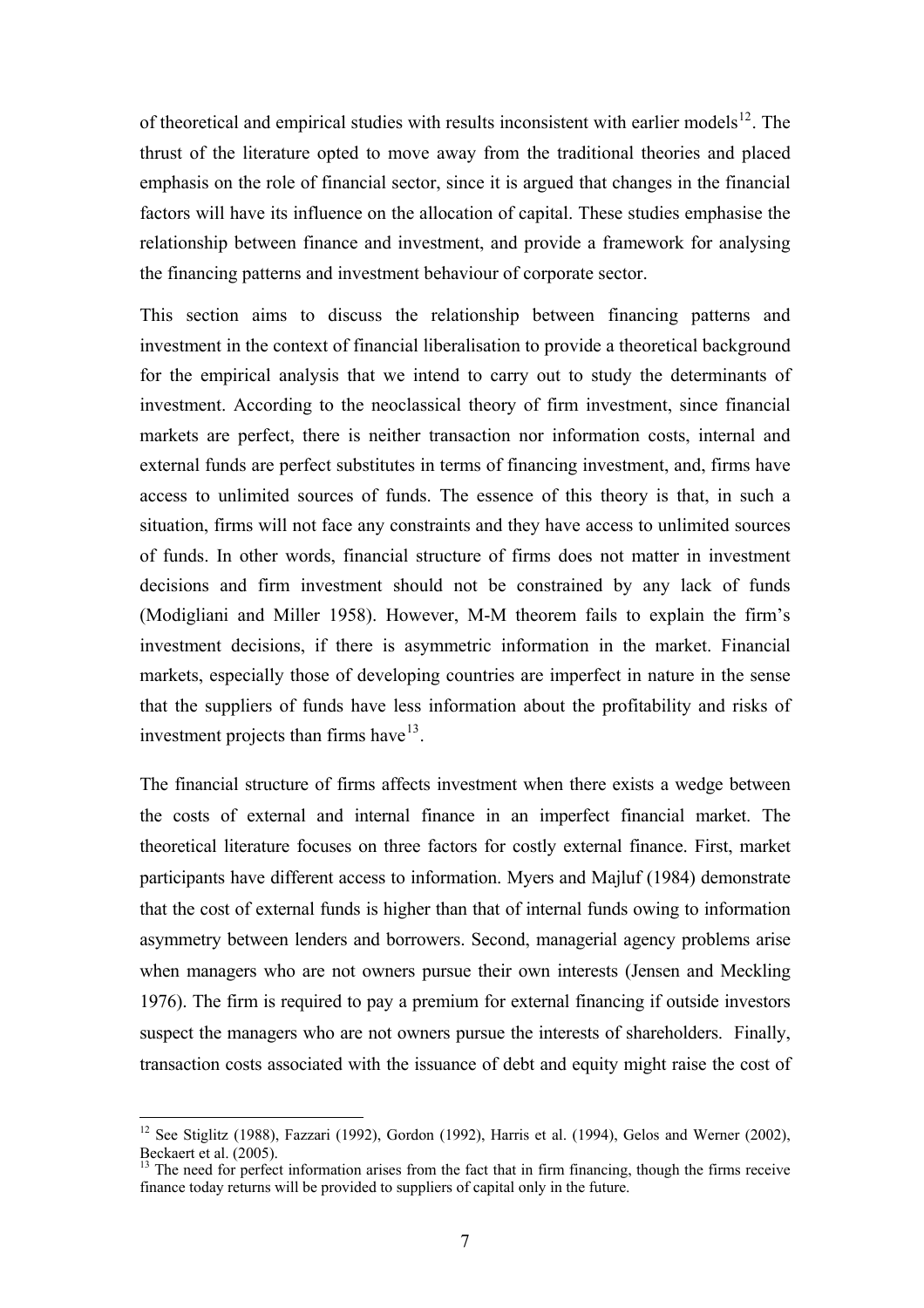external financing. The combined effects of asymmetric information, managerial agency problems and transactions costs suggest a disparity between the cost of internal and external funds. Under such financial constraints, investment decisions depend on the availability of internal funds. Furthermore, the heterogeneity of firms implies that investment of financially constrained firms' is more likely to be affected by the availability of internal funds.

Myers and Majluf (1984) and Greenwald, Stiglitz and Weiss (1984) show that firms may pass up profitable investment opportunities by refusing to issue shares, because managers have valuable inside information and act in the interest of the old stockholders. As a result of this adverse selection problem, there is a tendency to rely on internal sources of funds, and to prefer debt to equity if external financing is required. In an attempt to examine the endogenous interaction between financial structure and real activity, Bernanke and Gertler (1987, 1990) and Calomiris and Hubbard (1987) concluded that with credit market imperfections, borrower's investment decisions will be "excessively sensitive" to current cash flow. The external finance premium and credit rationing and other imperfections suggest that investment is sensitive to its internal funds.

Recent theoretical developments have also shown that cash flows and the financial structure of firms may have an important influence on investment. Establishing a link between cash flows, leverage (debt), and investment also provides insights in to the way in which monetary policy and cyclical factors more generally influence the corporate sector. If cash flows are an important determinant of investment, changes in monetary policy by changing interest rates will influence investment of indebted firms through a cash flow effect as well as through altering the rate at which the returns to investment are discounted. If this is the case, the higher leverage of the corporate sector implies, other things being equal, that monetary policy may have a larger impact on investment than in the past. More over it implies that changes in monetary policy may not be transmitted evenly across sectors (Mills et al. 1994). To put it in a concrete way, the cash flows of more highly leveraged firms will be more sensitive to changes in interest rates and financial sector policies than cash flows of firms with minimal leverage.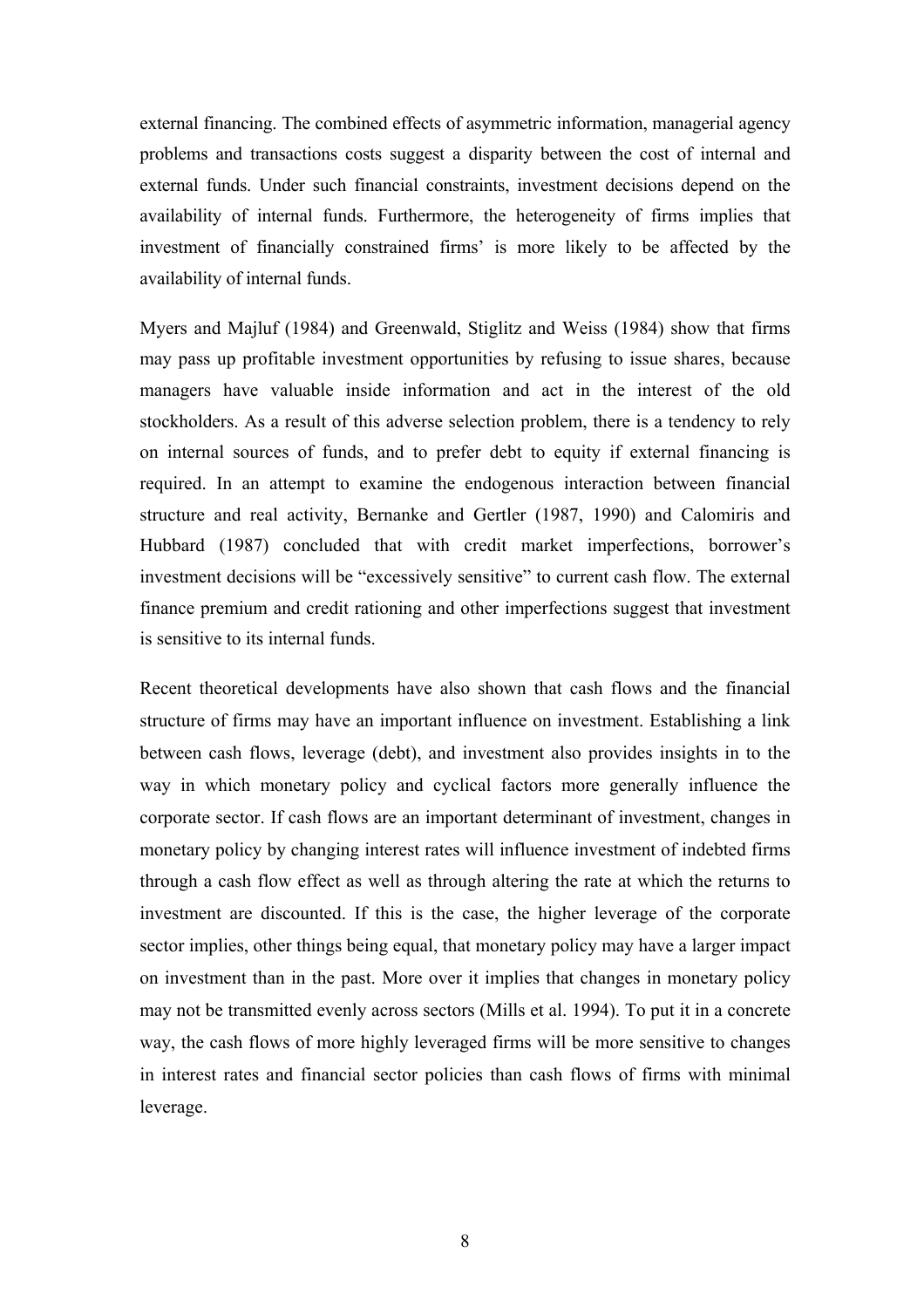From the above discussion it is evident that financial structure of firms can be shown to be a function of the extent of asymmetric information problems and agency costs. Accordingly, the financial structure of a firm will influence its investment decision and shocks to the balance sheet will alter the evolution of investment over time. Shifts in cash flow, financial assets and leverage may thus influence the dynamics of investment. Since the degree of asymmetric information and agency costs depends on firm characteristics, certain firms may be more sensitive to financial factors than others. Consideration of these links between investment and the balance sheet of the corporate sector enriches the theoretical representation of the way the financial sector policies are transmitted. In theoretical models, monetary policy affects corporate investment directly by altering the rate at which the expected returns to investment are discounted and indirectly through its effect on demand in the economy. Adding financial factors in to the analysis means that financial sector policies will also affect investment through its effect on the financial position of the corporate sector. A tightening in policy will increase interest payments and reduce cash flow. This will reduce the availability of relatively cheap internal funds and also increase the cost of external funds. The importance of these factors will vary across firms depending on their size and financial structure; financial liberalization policies will be transmitted unevenly across the corporate sector**.** 

# **3. Empirical Literature**

# **3.1 Empirical Models of Investment**

A large number of studies have analysed whether financial constraints affect corporate capital investments. The policy changes in terms of a paradigm shift towards a marketbased allocation of financial resources from a repressed regime became popular in both developing and in transitional socialist countries. The impact of these reforms on investment or capital accumulation also got due recognition in the growth process of these economies. More specifically, the financial factors also acquired importance in the real investment process rather than hovering around the real variables (World Bank 1989b; Kessides et al. 1989; Caprio et. al. 1994). In this section, we review the empirical models on firm investment in the context of financial market imperfections. The empirical works generally adopted a framework to identify an *a priori* proxy for the degree of financial constraints and then used this proxy to sort the firms in question in to categories of different degrees of financial constraints.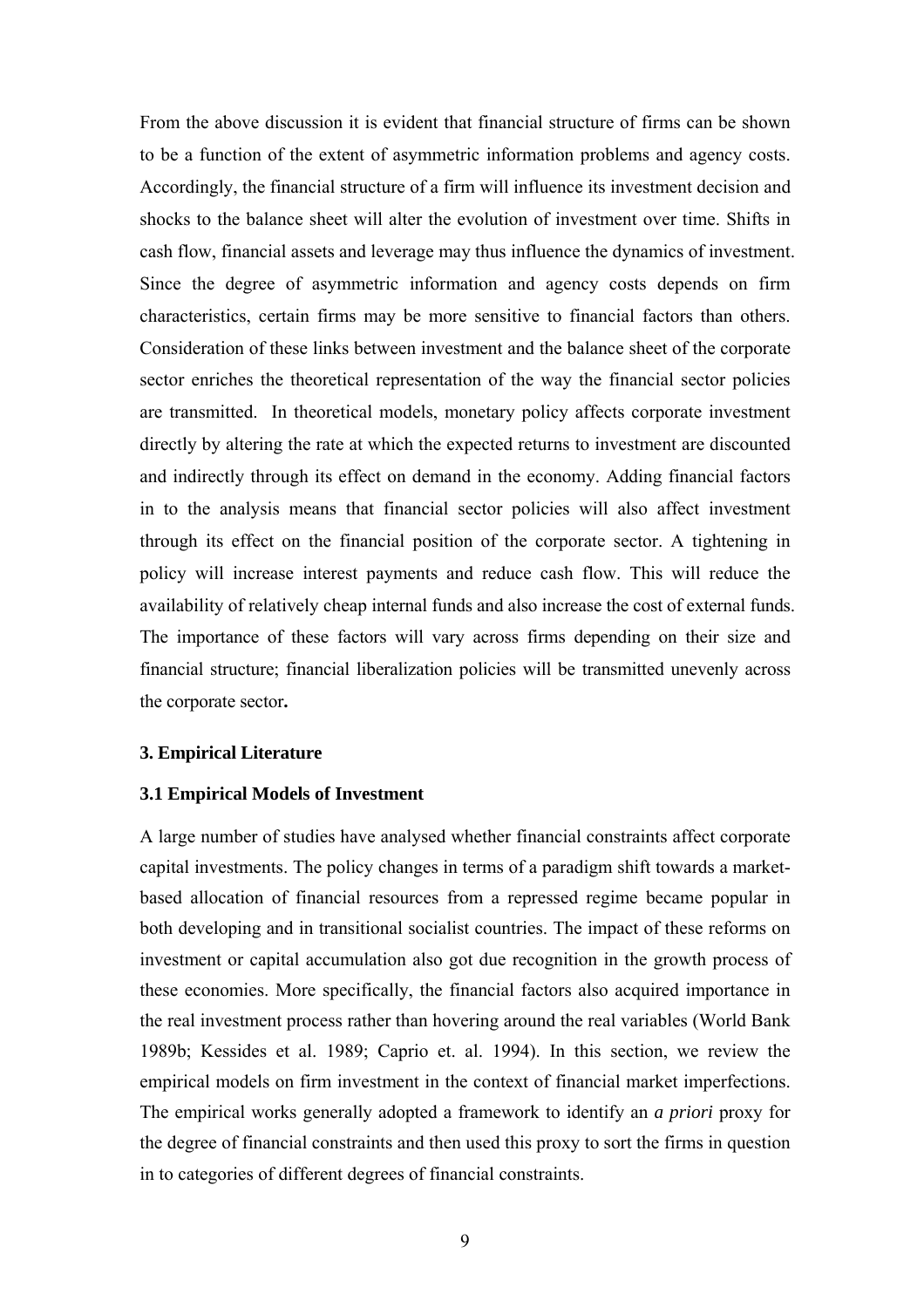In the empirical literature, the impact of money and capital market imperfections on the firm's investment decisions has been examined through several approaches. By adding an internal-funds (cash flow) variable to the standard accelerator and Tobin's Q models, economists have developed the augmented accelerator and Tobin's Q model which is suitable for testing the argument that if financial markets are imperfect, firm investment may be sensitive to internal funds. A large number of studies used the role of cash flow, liquid assets, or debt as important variables in the investment model**[14](#page-9-0)**. Among various approaches the first group concentrates on q-based approach that adds financial variable to a base investment model to study the impact of firm's Tobin Qvalue on investment.**[15](#page-9-1)** The Tobin's q refers to the ratio between two valuations of the same physical asset, namely, market valuation and book value (Tobin and Blenchard 1977). The market valuation is the going market price for exchanging existing assets, where as the book value is the replacement cost or reproduction cost which indicates the prices in the market for the newly produced asset. The excess of market valuation over replacement cost encourages investment, that is, investment will be undertaken if the market value is greater than book value (q remaining more than one). The q, thus, reflects market valuation of firms' future investment opportunities. This model, however, assumes existence of perfect capital market**.** The impact of Tobin's q on investment is studied by a number of other studies. Devereux and Schianterelli (1989) and Oliner and Rudenbusch (1989) found that indeed, liquidity plays an important role for firms that have resource constraints for investment.

However, there are empirical studies without making use of Tobin's q. These studies followed the "Euler Equation misspecification approach" **[16](#page-9-2)** to assess the impact of imperfect capital markets on investment behaviour. For instance Hubbard and Kashayp (1990) and Gilchrist (1990) found that cash flow plays an important role in the investment decision and the significance is dissimilar for groups having different characteristics of

 $14$  A comprehensive review of investment models can be found in Lensink et al. (2001).

<span id="page-9-1"></span><span id="page-9-0"></span><sup>&</sup>lt;sup>15</sup> In the 1960s James Tobin proposed a relationship between the rate of investment and the ratio of the market value of an additional unit of capital goods to its replacement cost. This ratio is known as the marginal Tobin's Q. The relationship proposed by Tobin maintains that if the market valuation of invested capital held by a firm exceeds the cost of capital on the open market, the firm should increase its value by investing.

<span id="page-9-2"></span><sup>&</sup>lt;sup>16</sup> An alternative to study financial constraints facing firms that is based on the same underlying model used to derive the augmented Tobin's Q model is, to estimate an Euler equation. The main advantage of the Euler equation approach is that it does not rely on Q. Therefore, this approach seems to be applying for studying the investment behaviour of firms in developing countries, where stock markets are not well developed or are absent. Although this approach has a number of other advantages, it is also subject to some serious disadvantages (Lensink et al. 2001), making it less often used in studying financial constraints facing firms as compared to the augmented accelerator and Tobin's Q model.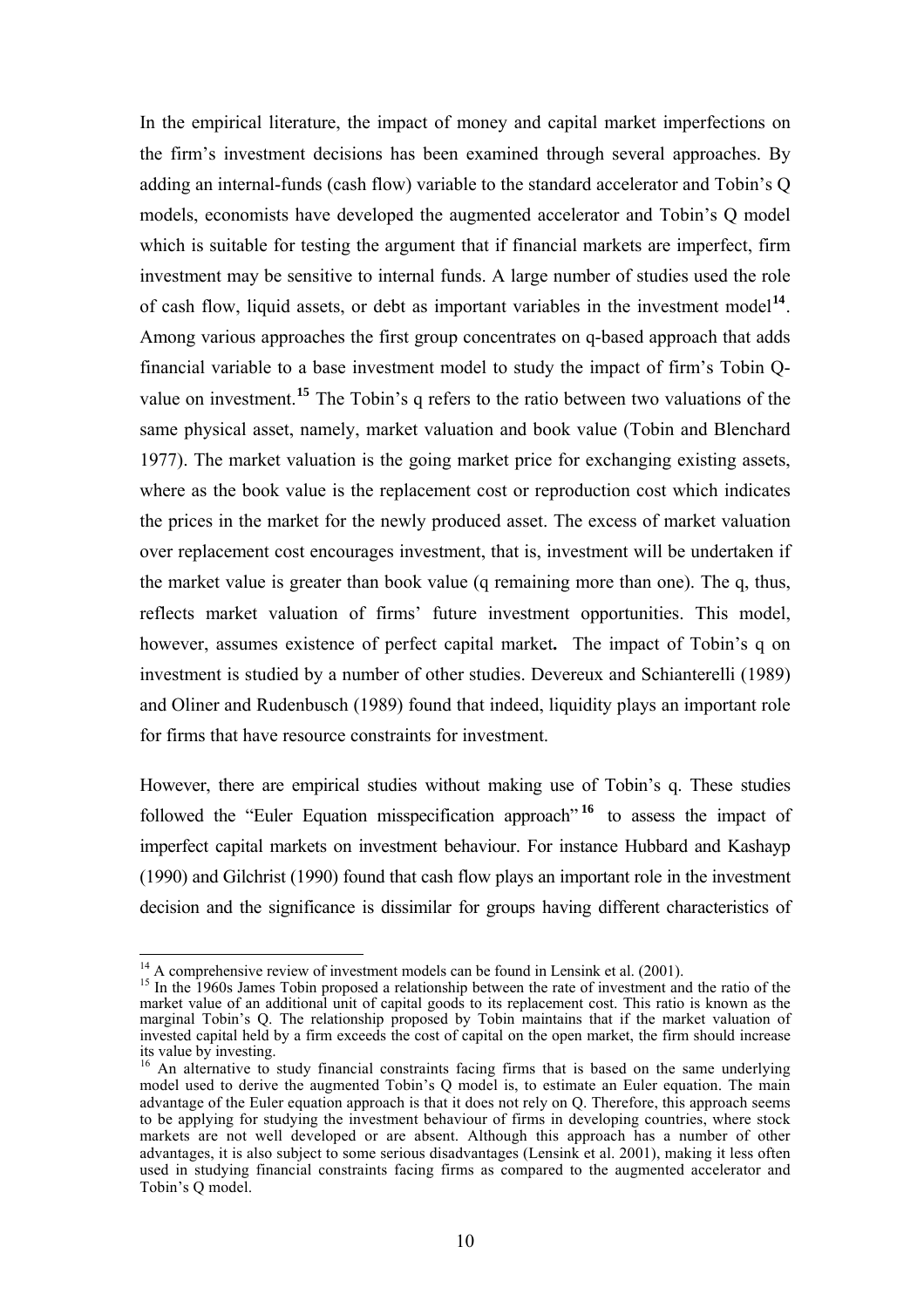firms. Fazzari et al. (1988) pointed out that there are differences in access to external finance by firms according to relative maturity. They found that less matured firms have inferior accesses to external finance. They also concluded that cash flow, as a measure of liquidity is an important determinant of investment. Utilising the dividend-payout ratio as a measure of financial constraint faced by firms, they had demonstrated that investments of financially constrained firms respond more sensitively to changes in cash flow. Since then, it has become a basic research methodology to examine the difference in sensitiveness of investment to cash flow between a priori segmented firms.<sup>[17](#page-10-0)</sup>

Existing empirical studies have used various segmenting variables to identify unobservable financial constraints, for example, group affiliation in Hoshi et al. (1991), firm size in Devereux and Schiantarelli (1989), issuing commercial paper and bond ratings in Gilchrist and Himmelberg (1995) and Whited (1994) and exchange listing in Oliner et al. (1992). More recently, Gomes (2002) use GMM to estimate a stochastic investment Euler equation and show that investment and financing frictions provide a significant factor in explaining the cross-section of expected returns. Hoshi et al. (1991) in the context of firms in Japan, suggest that individual firms not belonging to particular group have informational problems that bring them to rely more on internal sources for investment.

Estimating a simple augmented accelerator model<sup>[18](#page-10-1)</sup>, Budina et al. (2000) find that cash flows have a significant and positive effect on investment by the entire sample. By re testing the model by eliminating those firms having negative cash flows; he found that the cash flow variable still displays a significant and positive coefficient. He further classified the firms in to small and large samples and carried out the analysis. The interesting finding is that the cash flow is significant and positive for small firms while it is insignificant for large firms. Thus the study argues that small firms are financially constrained than large firms.

<span id="page-10-0"></span><sup>&</sup>lt;sup>17</sup> These studies have employed the *a priori* firm classification approach initiated by Fazzari et al. (1988) to investigate financial constraints facing firms. These studies suggest that investments of firms that are more financially constrained are more sensitive to internal funds than those firms that are less financially constrained. In other words, according to these studies higher investment-cashflow sensitivities indicate greater financial constraints. Fazzari et al. (2000) also strongly believe that the *a priori* firm classification approach is feasible to be used in investigating financial constraints facing firms.

<span id="page-10-1"></span><sup>&</sup>lt;sup>18</sup> The recognition of the effect of financial market imperfections on firm investment suggests that internal funds should be accounted for when estimating firm investment. Therefore, the "lagged" accelerator model is augmented by adding a measure of internal funds. If financial markets are perfect or financial constraints are absent, coefficient of cash flow should be zero; otherwise, coefficient of cash flow should be positive and statistically significant, meaning that investment is positively sensitive to internal funds.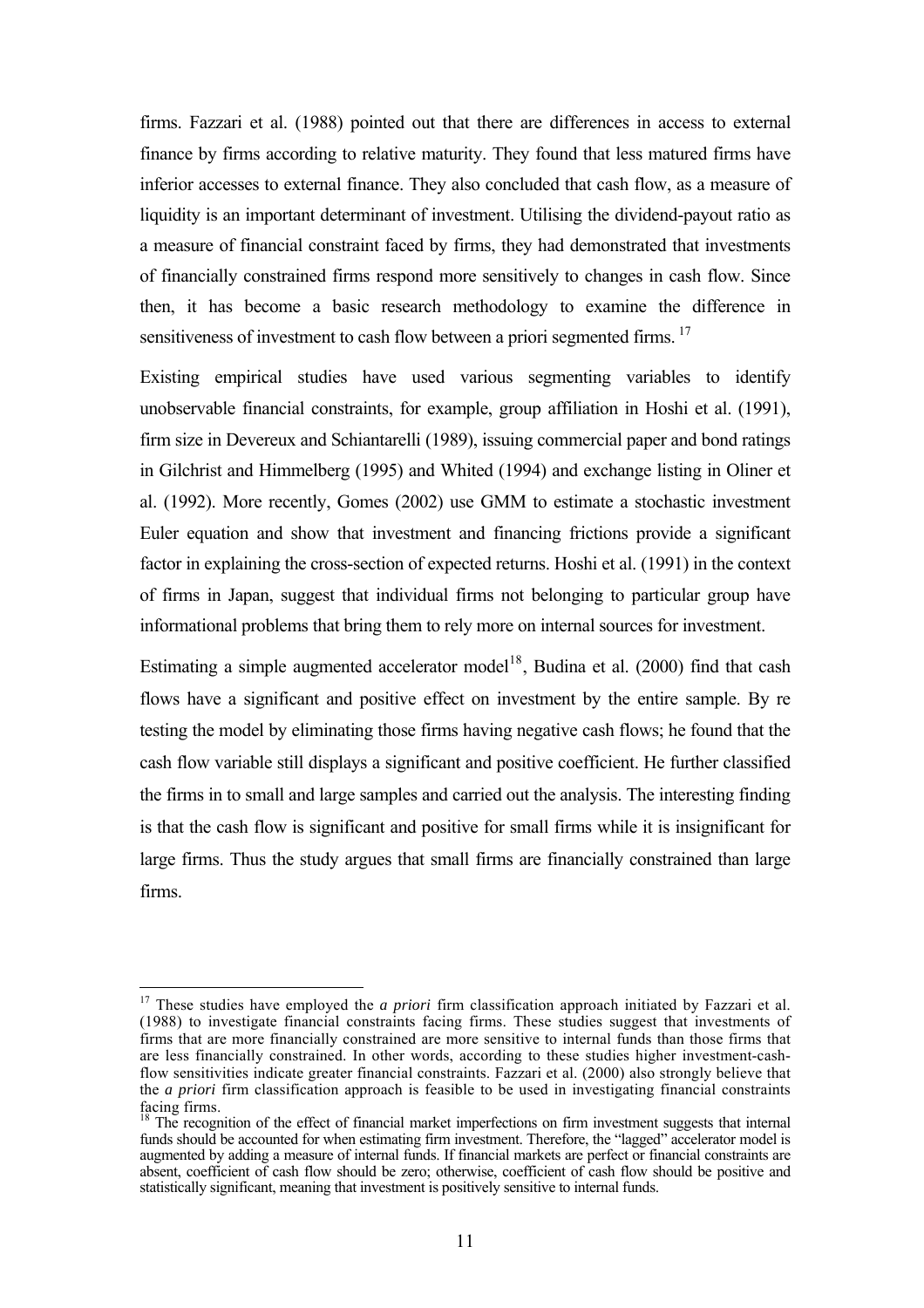In a different approach Agung (2000) applies an augmented Tobin's Q model<sup>[19](#page-11-0)</sup> to Indonesian non-financial companies. He found that the coefficient of the cash flow variable is large, positive and significant for the entire sample. However, for small firms the investment-cash flow sensitivity is smaller compared to large firms. In a cross country study of Asian countries Driffield and Pal (2001), however, found mixed results in which Malaysian case seems to support the argument that small firms are more financially constrained than larger ones, while Thai firms show the reverse. Almost all the studies reviewed so far find evidence that investment by larger firms is less sensitive to internal funds than by small firms. What emerges from these studies is that firm size can be a good indication of the degree of financial constraints.

A large number of studies considered the investment behaviour between firms having different age structure. Regarding age, it is generally opined that banks should have better information about older and more matured firms due to longer relationships and repeated contracts. Hermes (1995) found that the coefficient of the internal funds variable is significantly larger for young Chilean than for old ones, implying that the former is more financially constrained than latter ones. The same conclusion is also given by Hermes and Lensink (1998). In an attempt to study the variation of financial constraints with respect to firm age Jaramillo et al. (1996) also found the existence of significant financial market imperfections for young firms compared to old firms. The same results hold for studies conducted by Schaller (1993), Chirinko and Schaller (1995), Vans Ees and Garresten (1994) etc.

A comprehensive analysis of financial factors in corporate investment is carried out by Mills et al. (1994). Having classified the firms in to many sub groups, the results suggest that internal sources of funding are more important for small firms, highly leveraged firms and firms that have high retention ratio. These results have a number of important implications for monetary policy. The importance of cash flows as a determinant of investment suggests that monetary policy will influence investment through cash flow as well as through influencing the discount rate applied to investment projects and to overall economic conditions and these effects will be unevenly distributed across the corporate sector.

<span id="page-11-0"></span> $19$  In order to measure the effect of imperfect financial markets, the standard Tobin's Q model is adjusted to include the level of cash flows, i.e., a proxy for internal funds.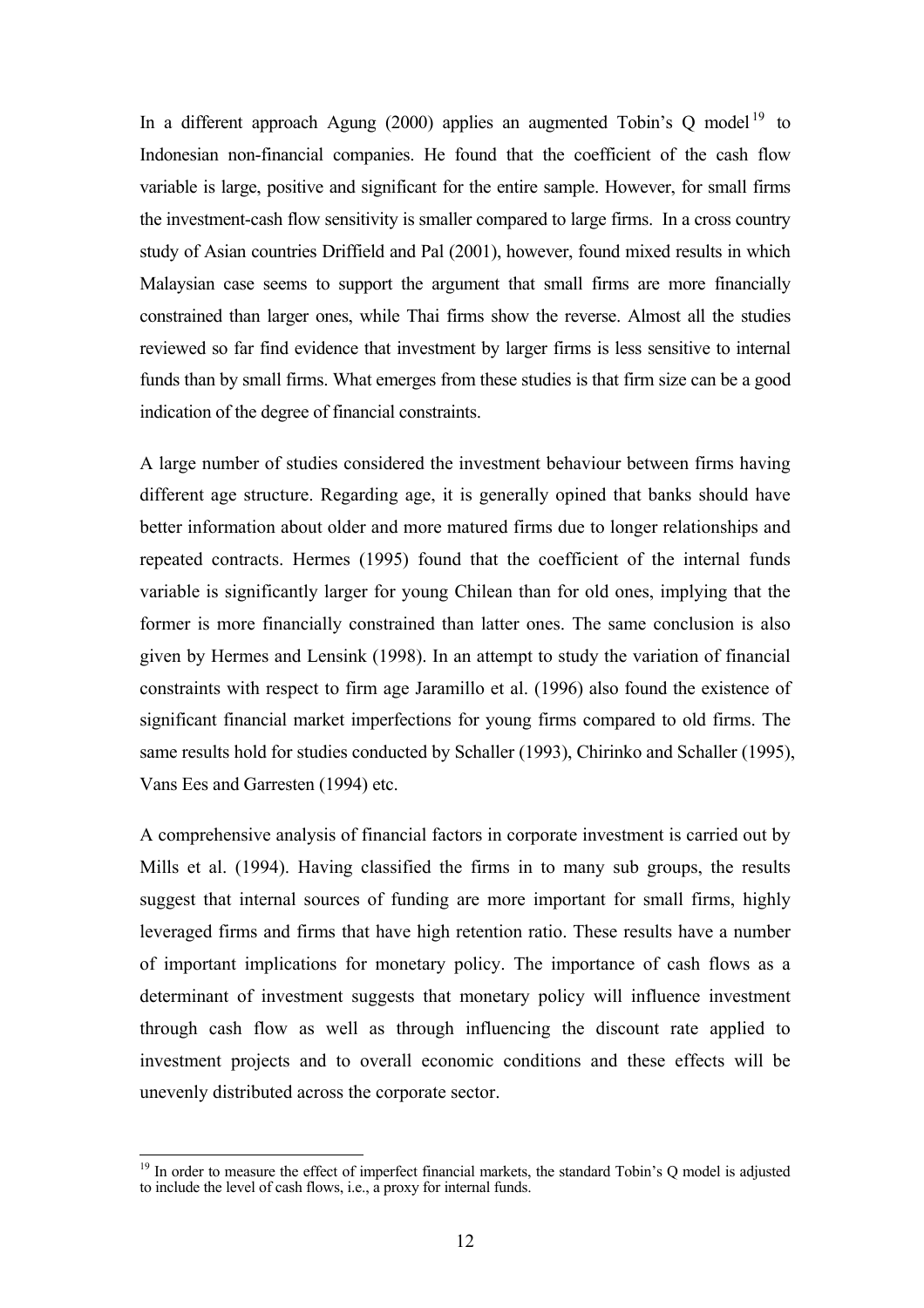Turning to the Indian context, it is seen that, though a large number of studies at aggregate level using time series data are available on the determinants of investment, the micro level studies that analyses the relationship between financing patterns and investment are very limited in number. Athey and Lumas (1994), using the firm level information from 256 Indian manufacturing firms listed on the stock exchanges in India between 1978 and 1986, found that internal funds are less important for smaller firms than for large ones. In a similar study Athey and Reeser (2000) employ firm level data from 142 Indian listed manufacturing firms showed the same result of Athey and Laumas (1994). This may be due to the specific feature of Indian industrial policy in which small firms were beneficiaries of the selective policy adopted by Indian government. However, changes in the policy regime in 1991 necessitate further analysis of determinants bt taking in to account the financing patterns. In the next section we attempt to undertake the empirical estimation of investment equations for various groups of firms to analyse whether credit constraints has reduced after financial liberalisation.

#### **4. Empirical Model, Data and Construction of Variables**

#### **4.1 The Model**

In what follows we attempt to study empirically the investment behaviour in India across different groups of firms using an augmented accelerator model. The basic theoretical path is of the view that the Indian manufacturing firms increase their investment to increase their capital stock mainly in response to the potential profit enhancing opportunities. Even in perfect competitive markets of developed industrialized countries, there are financial constraints to investment finance. These constraints basically emerge from the problems of asymmetric information, monitoring costs, moral hazard etc. As a result lenders will be willing to lend a higher proportion of costs of proposed investments only at increasing interest in order to compensate for increased risk. In other words agency cost plays a major role in determining the flow of funds for investment. This may result in the increasing divergence between average and marginal interest-rates for individual borrowing firms as the degree of financial leverage increases (Gertler and Rose 1991). If the financial markets are segmented as in the case of most developing countries, the access of financial resources may differ for firms according to their market status, group, age, size etc. There will be a situation where some group of firms will be more dependent on internally generated funds for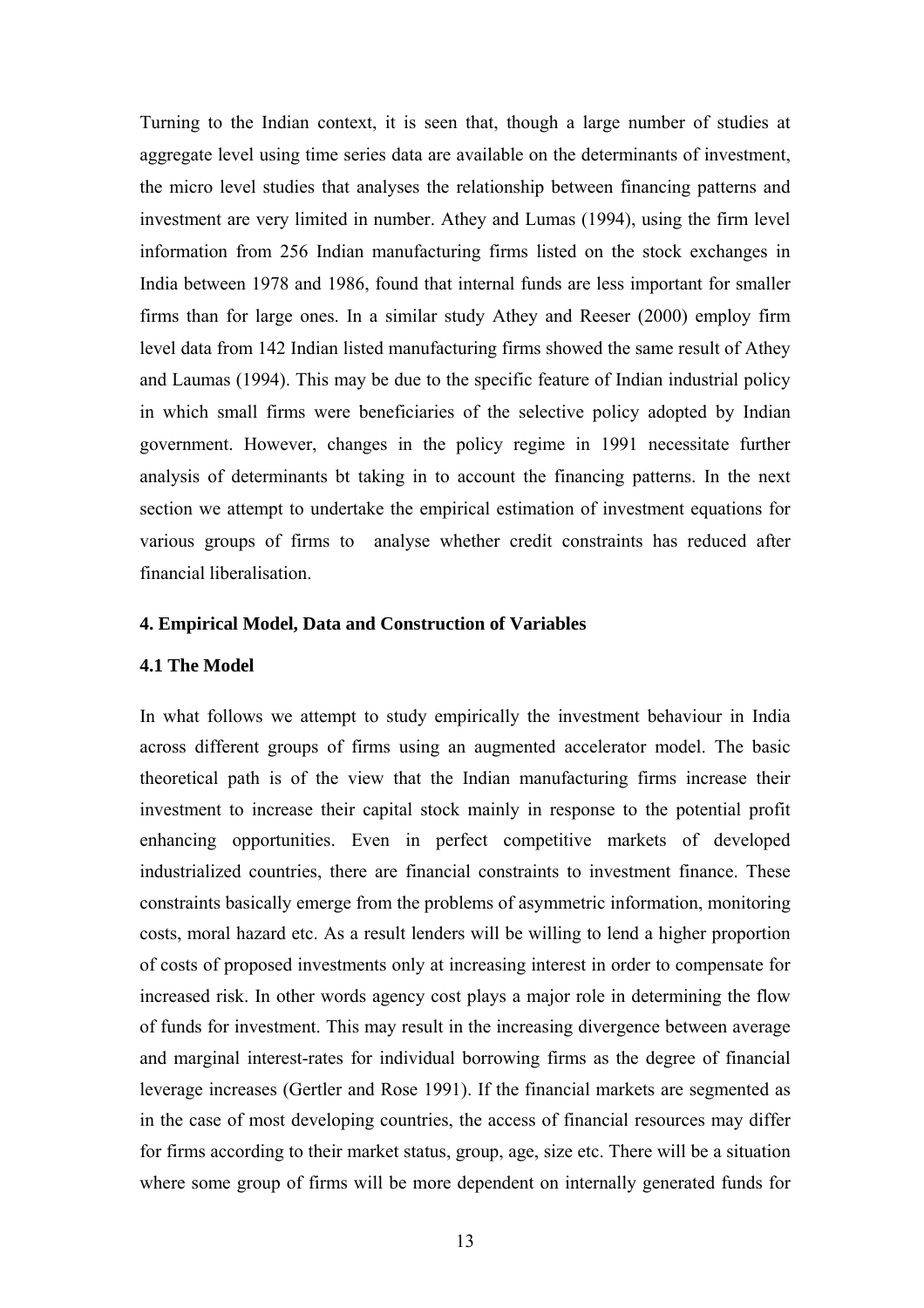investment. These firms may sometimes have to forgo some investment levels due to extreme financial constraints in the financial system. In this type of situation, we expect the investment to be positively associated with cash flow or retained earnings of the firm.

The empirical work in this chapter relates the traditional study of financial effects on investment to recent literature on capital market imperfections, especially on financial reforms, by studying investment behaviour in different category of firms with different financial characteristics. We carried out our empirical analysis by estimating an unrestricted investment equation of the lagged augmented accelerator model. An advantage of the augmented accelerator model<sup>[20](#page-13-0)</sup> is that it consists of variables that are observable. The output term  $(\Delta Y_{i,t}/K_{i,t-1})$  forms the basic variable in the model<sup>[21](#page-13-1)</sup>. The general specification for our regression equation is:

 $I_{ii}/K_{i,i-1} = \alpha + \beta_1 (I_{i,i-1}/K_{i,i-2}) + \beta_2 (\Delta Y_{ii}/K_{i,i-1}) + \beta_3 (S_{ii}/K_{i,i-1}) + \beta_4 (D_{ii}/K_{i,i-1}) + u_{ii}$ where,  $I =$  Investment

 K= Capital Stock  $Y =$ Output  $S = Cash Flow$  $D = Stock$  of outstanding debt  $\beta_1$ ,  $\beta_2$ ,  $\beta_3$  and  $\beta_4$  are parameters  $u_{it}$  is the disturbance term

 $u_{it} = \varepsilon_{it} + \lambda_i$  in which  $\lambda_i$  is the firm specific fixed effect, and  $\varepsilon_{it}$  is a random error term.

# **4.2 Data and Variables used for the study**

 $\overline{a}$ 

The data used is the centre for Monitoring Indian Economy's (CMIE) firm level data available from the electronic database PROWESS. The sample consists of 19852

<span id="page-13-0"></span><sup>&</sup>lt;sup>20</sup> Although this model is fairly standard in the investment literature, it is subject to criticism. First the output and the level of cashflows may be correlated because an increase in output may lead to an increase in cashflows. As a result, the simultaneous inclusion of both variables may reduce their explanatory powers. Second, cash flows may also proxy for investment opportunities because the level of cashflows is likely to hold information about future investment opportunities. For instance, if firms with higher cash flows are more profitable, which is likely to be the case, their investment would be positively responsive to cash flows, even though they encounter no financial constraints. If so, the investment-internal funds sensitivity does not necessarily need to be interpreted only as an indication of financial constraints. Despite these criticisms, a number of empirical studies have used the level of cash flows as a proxy for the change in net worth (from internal funds) because cash flows are virtually the only measure available for many firms. In fact, the augmented accelerator model is among the most successful empirical ones in the sense that it better explains the behaviour of firm investment, according to Fazzari et al. (1988). This model fits best to our data set for analysis.

<span id="page-13-1"></span> $21$  The accelerator theory of investment, posits that firms have a desired level of capital stock and undertake investment to achieve this level. It maintains that firms adjust their capital stock in response to demand so that investment has a direct relationship with output (Eisner and Nadiri 1968, Kuh 1971). The basic assumption of any accelerator model is that the desired capital stock at any point in time is a constant multiple of output, Y, at that time. That is  $K_d = \alpha Y$ , where  $K_d$  is the desired capital stock.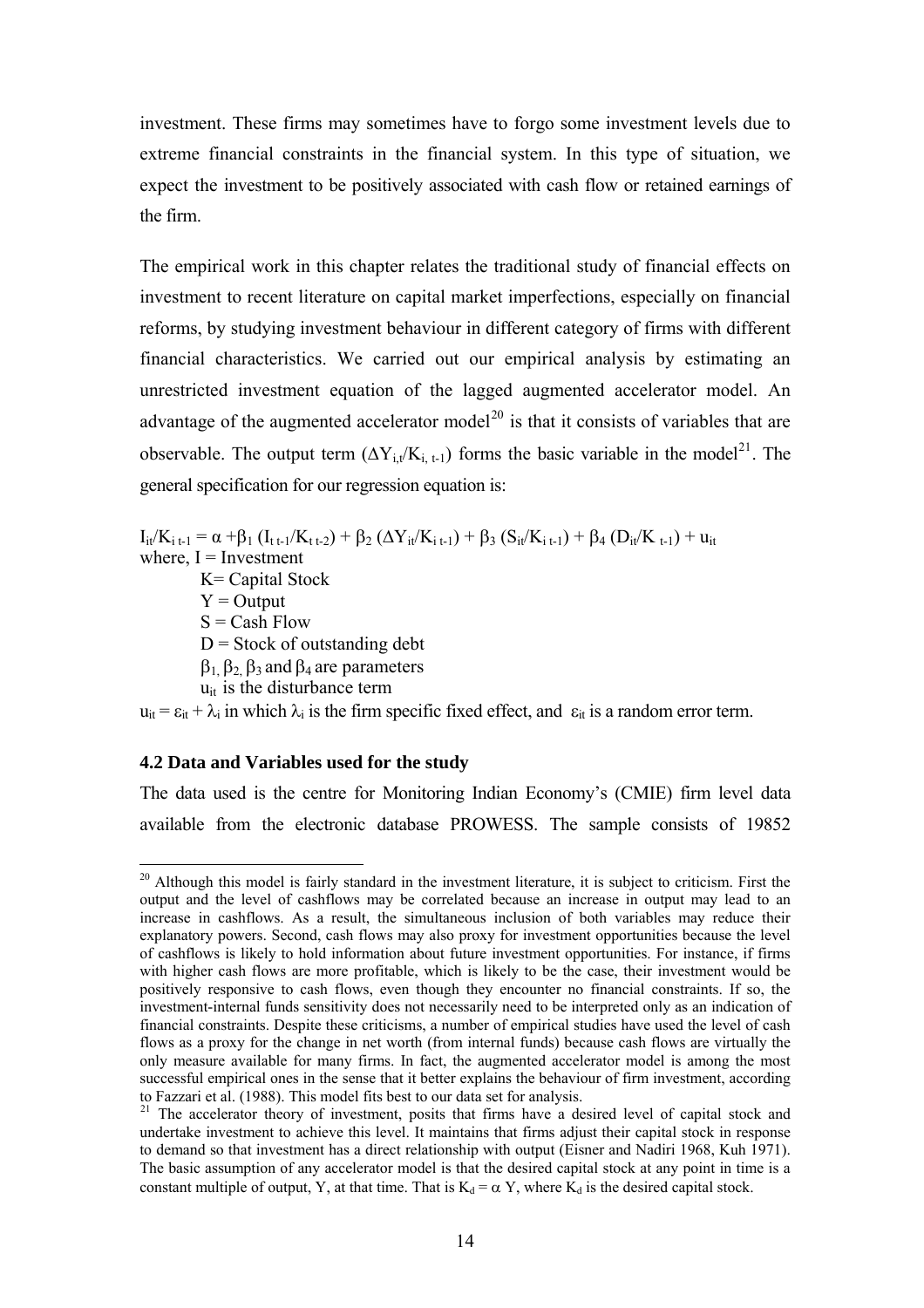observations 19852 on 2269 firms. The period of analysis is 1993/94 to 2003/2004. The variables used for study are as follows.

*Change in Output*  $(\Delta Y_{it}/K_{i,t-1})$ : The inclusion of change in output will enable us to capture the expected change in demand for the firm's product. This forms the basis of accelerator theory. It suggests that the growth rate of real output is positively related to investment because it indicates changes in aggregate demand for output that investors seek to meet. Acceleration principle explains a direct positive relationship between the output and or rate of change of output (Chenery 1952) with investment. The acceleration principle assumes a technical relationship between output and capital stock, suggesting that investment demand is induced by increase in demand for output. Inclusion of output controls for demand effects in the model. It is likely that investment lags behind the change in demand for output because (i) since the change in demand may be considered to be transitory in nature, the firm may not immediately adjust its capital stocks to the change in the demand for their output in one period but rather to that in several periods; (ii) there may be lags either in the investment decisions and/or in the implementation of these decisions; and (iii) there may still be excess capacity that allows the firm to increase output without investment (Eisner 1960). We take the ratio of value of change in output to capital stock  $(\Delta Y_{i,t}/K_{i,t-1})$  as a measure of output.

*Lagged value of Investment (INV (-1))*: Regarding the effects on investment we included the lagged value of investment-to-capital ratio  $(I_{t+1}/K_{t+2})$ . This is because the importance of the previous investment level may some times determine the present investment decision of firms.

*Cash Flow (CASHFLOW)*: To the basic general accelerator type, we added cash flow. The cash flow measures the liquidity position of the firm and its ability to depend on internal sources of funds to finance its investment decisions. In other words it represents the ability of a firm to finance investment from its own profits (Fazzari et al. 1988). In case a firm faces constraints on external financing, its investment will be determined partly by its internal resource. In our study we use the ratio of gross cash flow before interest and a tax  $(S_t/K_{t-1}$  gross operating surplus) to capital is used to capture the liquidity. Cash flow is a widely used explanatory variable to capture the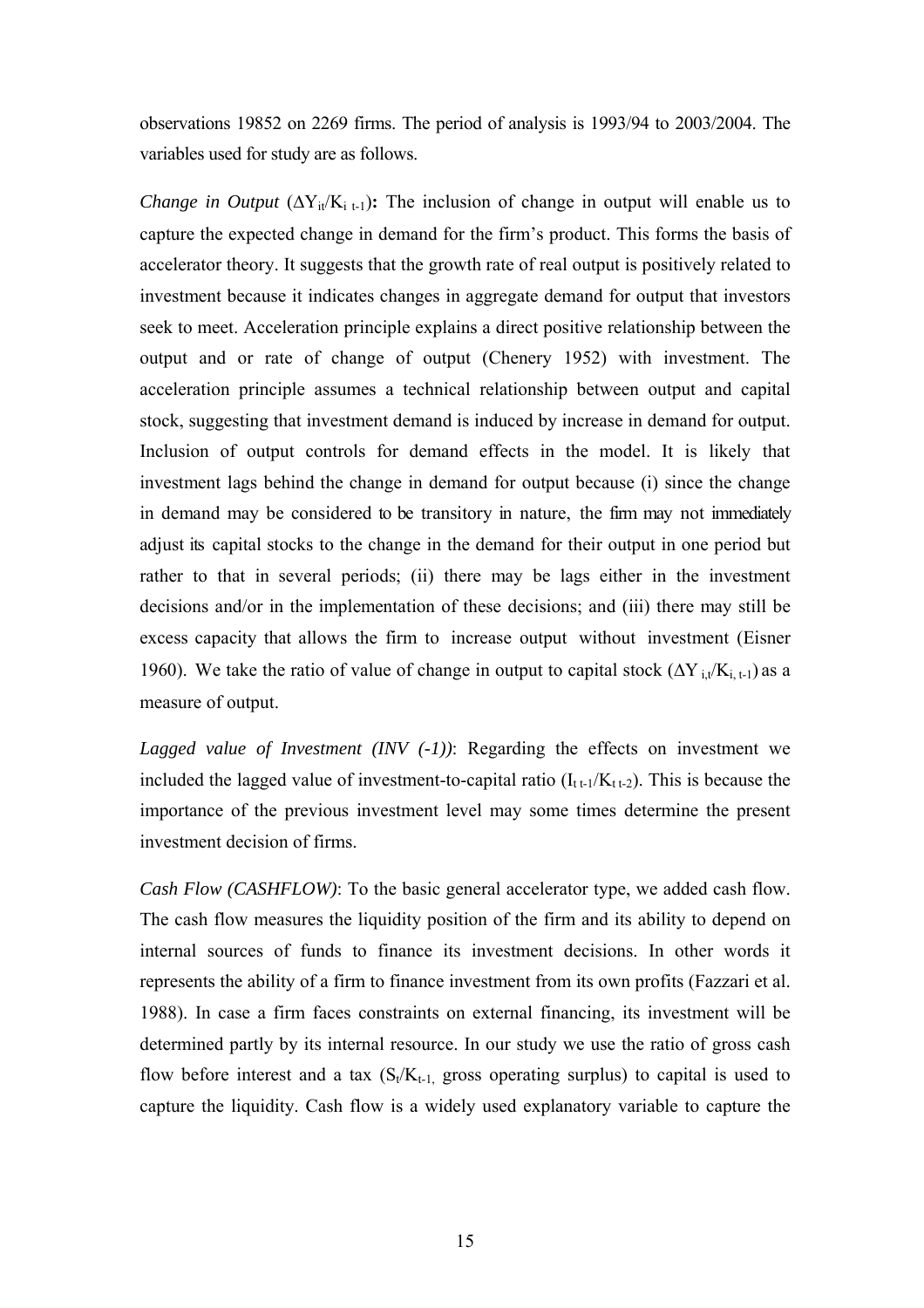effects of financial constraints in many studies (Love 2003, Leaven 2003)<sup>[22](#page-15-0)</sup>. Specifically, the positive and significant coefficient of cash flow is indicative of no finance constraint.

*Debt to Capital Ratio (DEBT)*: Another regressor used is Debt to Capital ratio (leverage ratio)  $(D_t/K_{t-1})$ . The rationality behind debt-to-capital ratio as an additional regressor is that it is likely that the cost of outside finance is positively correlated with the degree of leverage, which is referred as agency cost in the literature on investment and credit constraints. Thus we can argue that the asymmetric information and imperfections implies that the availability of finance, in terms of debt (borrowings) may constraint the investment decisions. We have taken debt as the sum of both shortterm (banks) and long-term (development financial institutions) borrowings of firms. A better functioning of financial system would imply investment is less determined by the firm's internal resources and less negatively affected by leverage, which, in turn, would imply significant and non-negative magnitude on the coefficient DEBT (Fazzari et al. 1988).

*Financial Liberalization Index (FLIN)*: We use the same Financial Liberalization Index (FLIN) constructed and used for the analysis in the last chapter. Financial Liberalisation Dummy as we assigned, takes value zero, one, two or three, depending on whether the financial sector is fully repressed, partially repressed, largely liberalized or fully liberalized along each of the dimensions of financial sector liberalisation in each year. These dimensions include (a) interest rate liberalisation, (b) reduction in reserve requirements, (c) money market reforms, (d) pro-competition measures, (e) capital market reforms, (f) legal reforms, (g) international financial liberalisation etc. As mentioned the previous chapters, to construct the financial liberalisation index we consider these policy dimensions as inputs to the creation of an aggregate index (See Appendix I for details on methodology). The use of financial liberalization is to assess the impact of financial liberalization in reducing the credit constraints for firms. The summary measures of variables used in the model are given in table 1.

Table 1: Summary Measures of Variables

| ⁄ariable              | Mean                      | Standard<br>eviation |
|-----------------------|---------------------------|----------------------|
| i /iz<br>$\mathbf{N}$ | $\cup$ . $\sim$<br>$\sim$ | ∪.∠J∠                |

<span id="page-15-0"></span> $22$  Studies have considered profit as a determinant of investment. Kuh (1971) argued that due to certain structural relationships between output and profit, accelerator theory indirectly considered the impact of profit.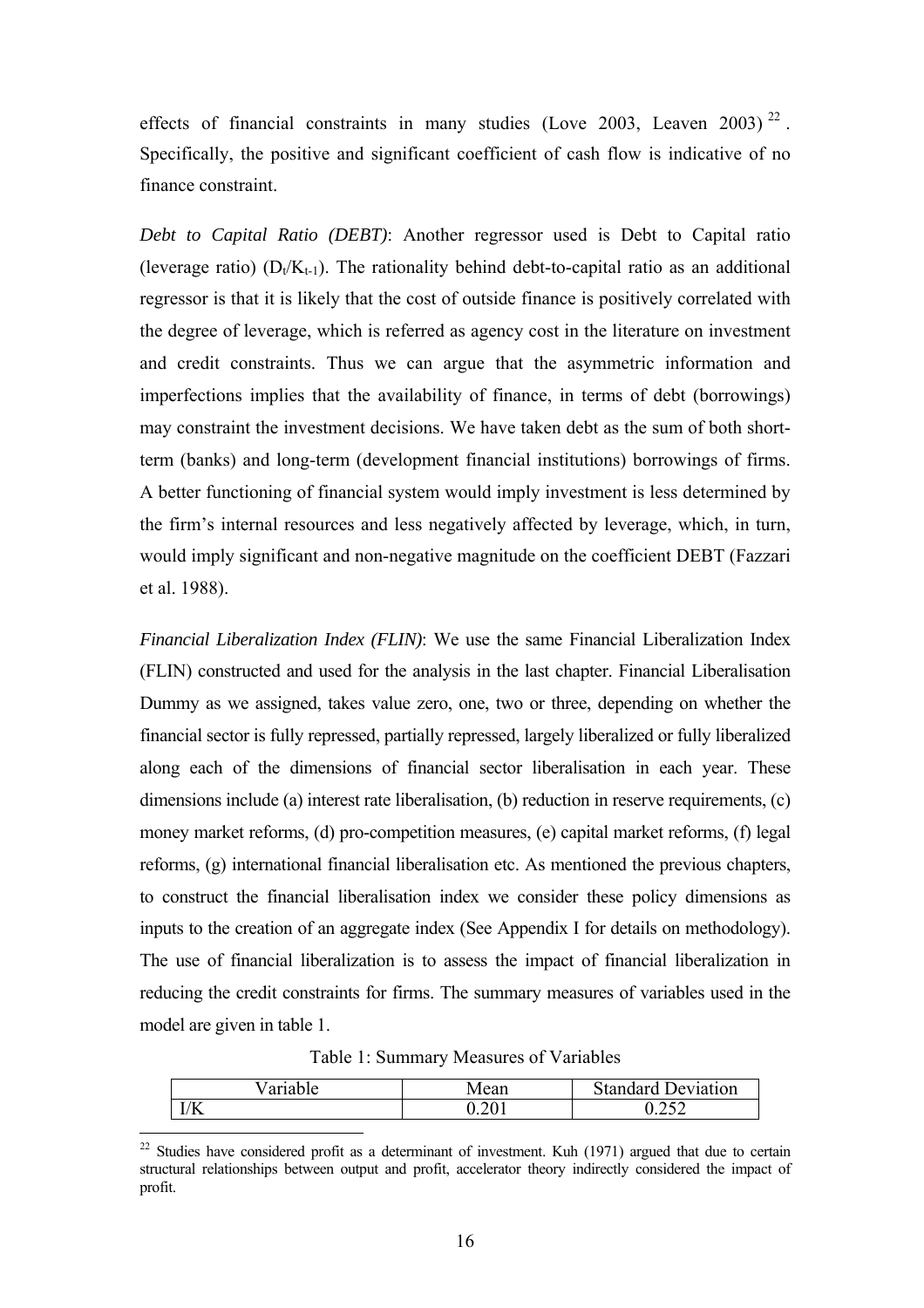|                                                            | 0.312         | 0.395  |
|------------------------------------------------------------|---------------|--------|
|                                                            | 0.243         | 2.246  |
| D/K                                                        | 0.375         | 0.2986 |
| Number of firms                                            |               | 2269   |
| Number of observations                                     | 19910         |        |
| $\mathbf{r}$ $\mathbf{r}$<br>$\sim$ $\sim$<br>$\mathbf{r}$ | $\sim$ $\sim$ |        |

Source: Prowess Database, CMIE

# **5 Estimation and Results**

# **5.1 Issues in Estimation**

In the case of panel data, the estimation of the model using the ordinary least squares (OLS) may yield unsatisfactory results, because dynamic investment models are likely to suffer from endogeneity problem. The endogeneity problem arises mainly due to two reasons. First, in a dynamic investment model, there is the presence of lagged dependent variable. The presence of lagged dependent variable makes the estimates inconsistent. Second, there is the problem of correlation of error term with output and cash flow. Suppose there is a technology shock in terms of increase in productivity, then investment will increase and as a result output and cash flow will be higher. Since the error term captures a technology shock to the profit function, it may be correlated with explanatory variables such as output and cash flow. In order to overcome these problems, the Generalized Method of Moments (GMM) estimation is widely used for dynamic panel data models.

The investment equations in our empirical analysis have been estimated in first differences to eliminate the fixed effects in the model. This will help us to control for the firm specific effects. We have used the Generalised method of Moments to allow for the potential endogeneity of the independent variables. The appropriate lagged values of the right hand side variables are used as instruments. We have used full instruments of second lag onwards in the models estimated. The consistency of the GMM estimator depends on whether the lagged values of the micro variables are valid instruments in the regression procedure. A necessary condition for the validity of such instruments is that the error term be serially uncorrelated. If the model has been transformed to first difference as we do in our estimation, first order serial correlations are to be expected but not second order. In the absence of higher-order serial correlation, the GMM estimator provides consistent estimates of the parameters.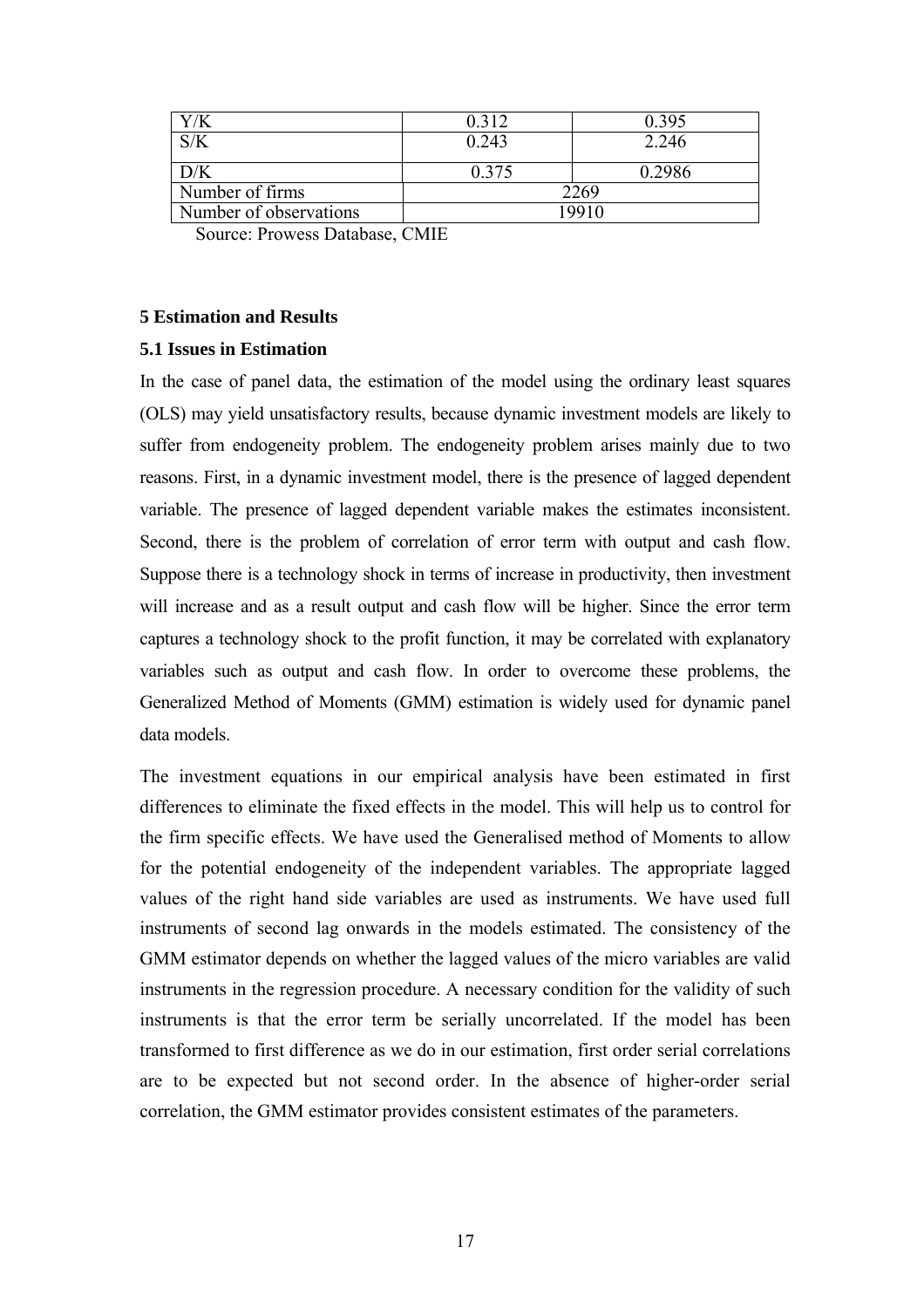To address these issues, we present two specification tests suggested by Arellano and Bond (1991). The first is the Sargan test of over-identifying restrictions, which tests for the overall validity of the instruments by analyzing the sample analog of the moment conditions used in the estimation process. The second test examines the hypothesis that the error term differentiated regression is not-second order serially correlated, which implies that the error term in the level regression is not serially correlated. The failure to reject the null hypotheses in all cases provides support to model estimation. From the Regression, we report m1 test of the existence of firstorder serial correlation, m2 test of the second order serial correlation, and a robust Sargan test of the over identifying restrictions that the estimator exploits. For the estimation of our unbalanced panel data on Indian private corporate manufacturing firms we have used the Dynamic Panel Data (DPD) technique<sup>[23](#page-17-0)</sup>. The estimation is carried out using the OX Package.

# **5.2 Results**

 $\overline{a}$ 

We estimate different specifications of the model. In our empirical analysis, our central question is that, what are the variables that are most likely to determine a firm's decision to invest? In order to carry out the empirical investigation we have to capture the importance of market segmentation. We try to estimate investment levels as determined by cash flow (expected profitability) and debt-to-capital ratio (the degree of financial leverage). The theoretical considerations suggest that, while profitability should have a positive effect, degree of financial leverage should have a negative effect on the level of investment under market imperfections. In a perfect financial market world, since the costs of internal and external funds are the same and the firm is supposed to have access to an unlimited amount of external funds, the investment of the firm is not sensitive to internal funds. If the financial market is imperfect, the additional cost of external funds increases at an ever-increasing rate. Therefore, an increase (decrease) in internal funds will lower (raise) the cost of funds that the firm uses to invest, thereby increasing (decreasing) its investment. This means that investment of the firm is positively correlated with its internal funds. More over, if the measure of cash flow has a positive impact on investment; it means the existence of constrained access to credit markets. Because in the absence of constrained access to resources, firms would borrow as much as needed to maximise profits, and cash flow would not be constraining.

<span id="page-17-0"></span> $23$  The program DPD (Dynamic panel data) has been used in the estimation. See Arellano and Bond (1988, 1991) for specification of Dynamic Panel data.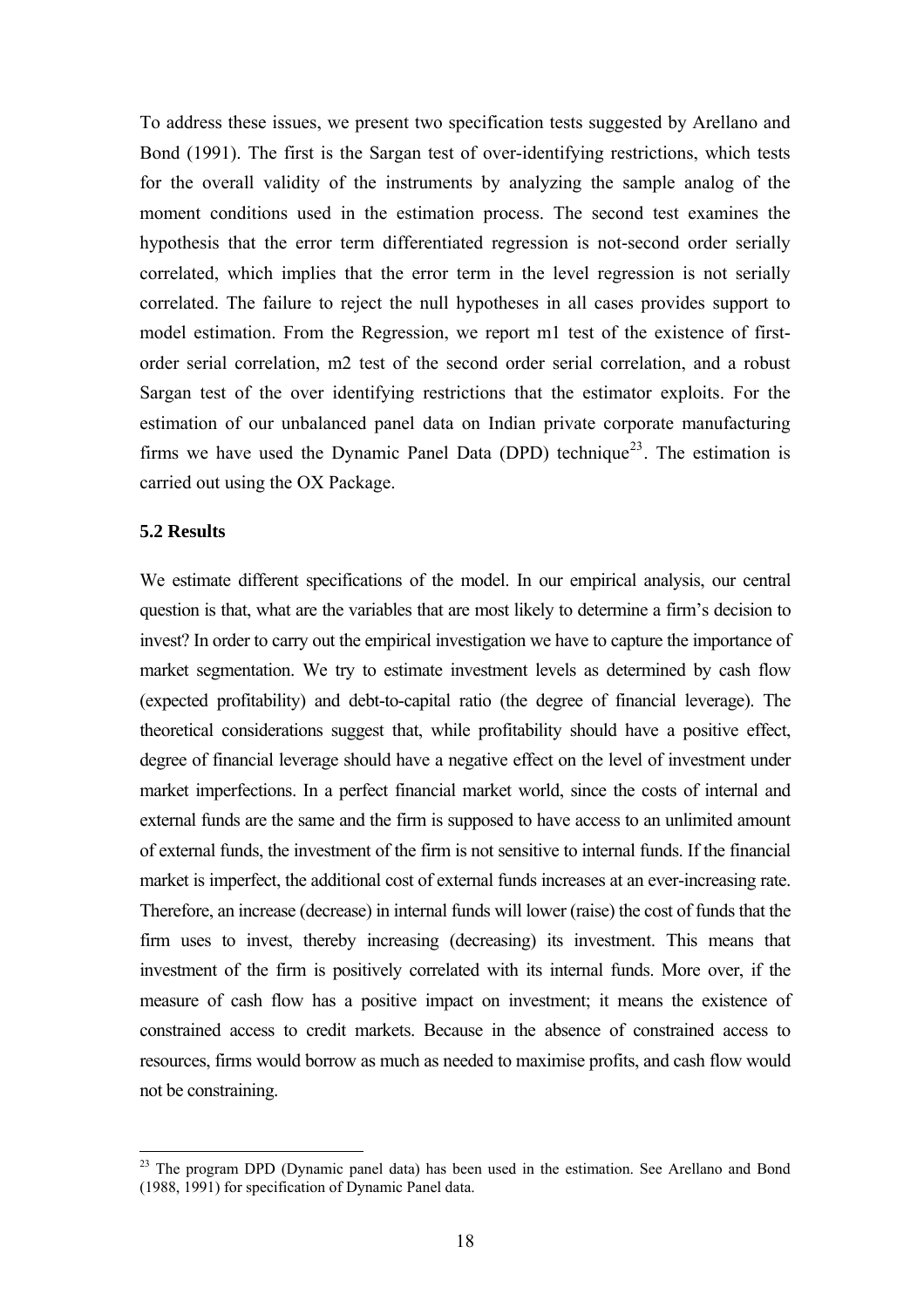Initially, we had estimated the regression equation by assuming the condition that the slope coefficients are same for all firms. The results of the model 1 and model 2 estimated by assuming equal slopes are given in table 2. We start with the coefficient of lagged investment in the model. The coefficient on lagged investment had shown significant impact on investment in both models in table 2 with a positive and significant coefficient. A positive and highly significant coefficient of lagged investment (INV (-1)) means that investment rates show inertia. That is, overtime, they are serially correlated even after controlling for all relevant variables. This implies that the effects of a change in a given investment decision will fully realise only after a number of years. Thus for the entire period considered, we observe a significant dynamic component represented by the lag of the investment to capital ratio. As in the case of lagged investment, the estimated coefficient for the output is also positive and significant. This shows that the standard accelerator mechanism is important in explaining corporate investment behaviour. In other words, an increase in output leads to an increase investment. It indicates a determining role of accelerator (demand) and investment opportunities in the investment behaviour  $^{24}$  $^{24}$  $^{24}$ 

| Dependent Variable $(I_t/K_{t-1})$ | All Firms        |                   |
|------------------------------------|------------------|-------------------|
|                                    | Model 1          | Model 2           |
| Constant                           | $-0.146*(-5.53)$ | $-0.056*(-4.32)$  |
| $INV(-1)$                          | $0.002**$ (2.03) | $0.005**$ (1.89)  |
| <b>OUTPUT</b>                      | $0.019**$ (2.82) | $0.036*(3.99)$    |
| <b>CASH FLOW</b>                   | $0.062*(3.25)$   | $0.105**$ (2.49)  |
| <b>DEBT</b>                        | $0.171**$ (2.32) | $0.235*(4.91)$    |
| <b>FLIN*CASH FLOW</b>              |                  | $-0.332**$ (2.08) |
| FLIN*DEBT                          |                  | $0.403*(4.99)$    |
| m1                                 | $-2.306$ [0.000] | $-2.167$ [0.000]  |
| m2                                 | $-1.096$ [0.173] | $-0.1280$ [0.230] |
| Sargan Test                        | 139.2 [0.538]    | 207.6 [0.469]     |
| Number of Firms                    | 2269             |                   |
| Observations                       | 19852            |                   |

Table 2: Estimation Results of Financial Liberalisation and Investment–All Firms

Note: \* and \*\* shows significance levels at 1 percent, and 5 percent Given in Parentheses are t - statistics except for m1, m2 and Sargan test. m1 is the test for first order serial correlation

m2 is the test for second order serial correlation

<span id="page-18-0"></span><sup>&</sup>lt;sup>24</sup> A large number of studies have also showed the importance of accelerator in the Indian context. For instance, see Sarkar (1970), Krishnamurthy and Sastry (1975), Swamy and Rao (1974), Tanwar (1978), Venkatachalam and Sharma 1978), Athey and Laumas (1994), Anand (1995), Rajakumar (2001). However, some studies like Rao and Misra (1976), Johar et al. (1982) did not support the existence of accelerator mechanism. However, one should note that, being constrained with time series data, majority of these studies could not take in to account the market imperfections to augment the accelerator model. However, in our model we include these factors.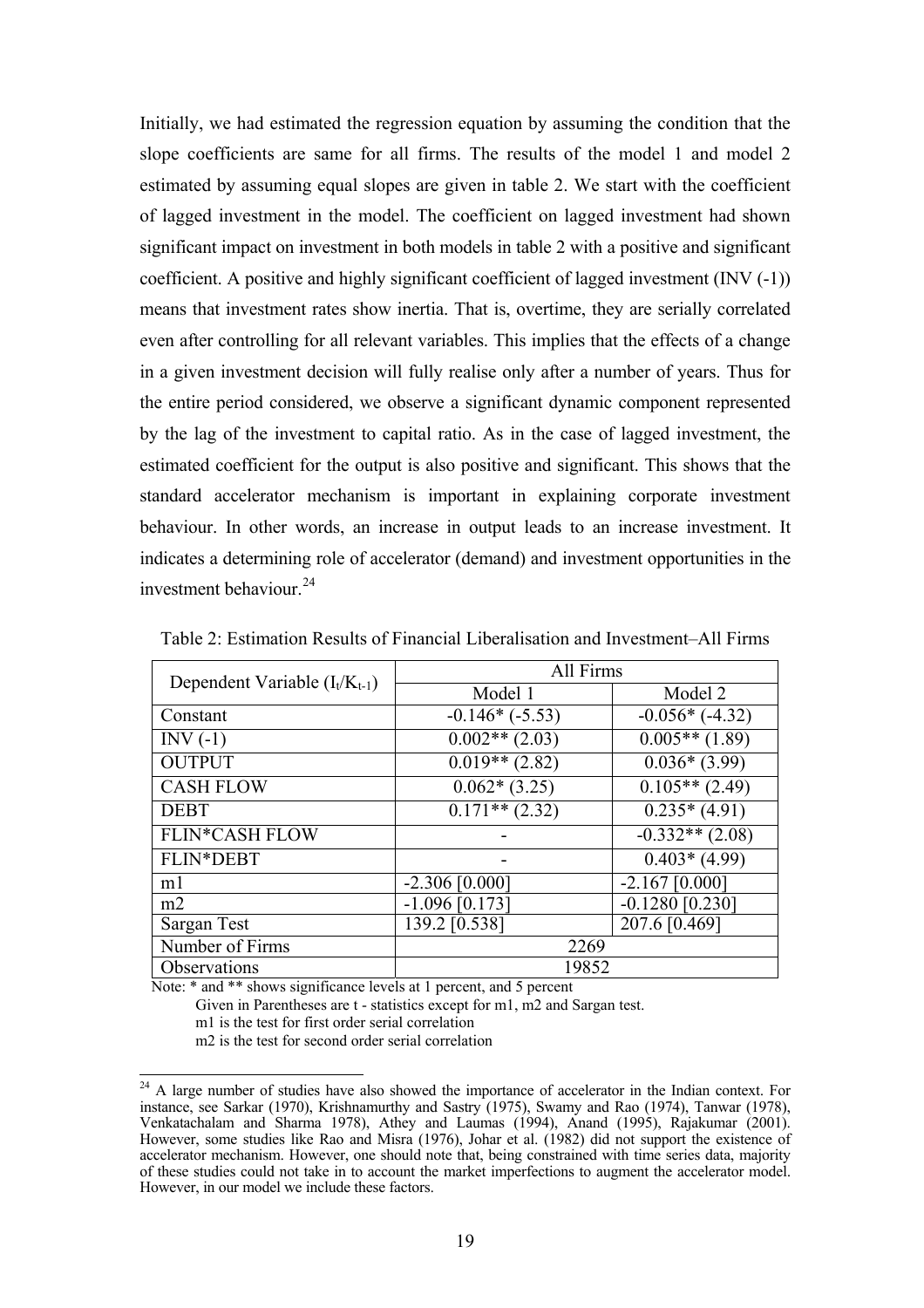Sargan test gives the over identifying restrictions  $X^2(p)$ 

It is seen from model 1 that the coefficient of cash flow is positive and highly significant. The positive and significant coefficient of the cash flow (0.062) variable indicates that cash flow strongly affect investment. This result is consistent with the existence of a financing hierarchy. Cash flow provides the only source of finance for those firms that are liquidity constrained, and for those firms that do have access to external market, cash flow provides a relatively cheaper form of finance (Mills et al. 1994). It is also seen that the sign of the coefficient on the debt to capital ratio (leverage) is positive (0.171) and significant at 5 per cent level, which means that accumulation of debt does not hinder outside financing. This goes against the basic theoretical understanding of its negative association with investment based on agency-cost arguments in the presence of asymmetric information. Because it is often pointed out that, higher levels of debt result in an increased probability of financial distress and the demand for higher returns by potential suppliers of funds. If external financing costs increase with the degree of leverage, the leverage ratio should be negatively associated with investment. But the result of debt ratio in our model for all firms does not support the argument that it will impede investment<sup>[25](#page-19-0)</sup>.

# *Financial Liberalisation and Credit Constraints*

 $\overline{a}$ 

Up to this, we were discussing the investment behaviour for the entire period considered for the study. Now our question is, does this behaviour changes with financial deregulation? To investigate this, we now analyse how firms' behaviour has been affected by the deregulation in financial markets. The main emphasis of the study is on the response to liberalisation in financial markets and hence of the coefficients of cash flow and debt variables. To test whether financial liberalization has affected the financing constraints of firms, the variables cash flow and debt are interacted with financial liberalization index (FLIN). In model 2, estimates of the interaction terms (CASHFLOW\*FLIN and DEBT\*FLIN) for all firms are given. We estimate the coefficients of cash flow and debt ratio to analyse how the financing behaviour of sample firms have changed with financial liberalisation. Its coefficients therefore reflect the change in the importance of cash flow and debt ratio after financial reforms. It is evident that the behaviour of cash flow and debt ratio indicates changes in the relative importance of these variables in determining investment, when we interact

<span id="page-19-0"></span> $25$  Harris et al. (1994) find a negative association between investment and the debt-to-capital ratio for Indonesian firms.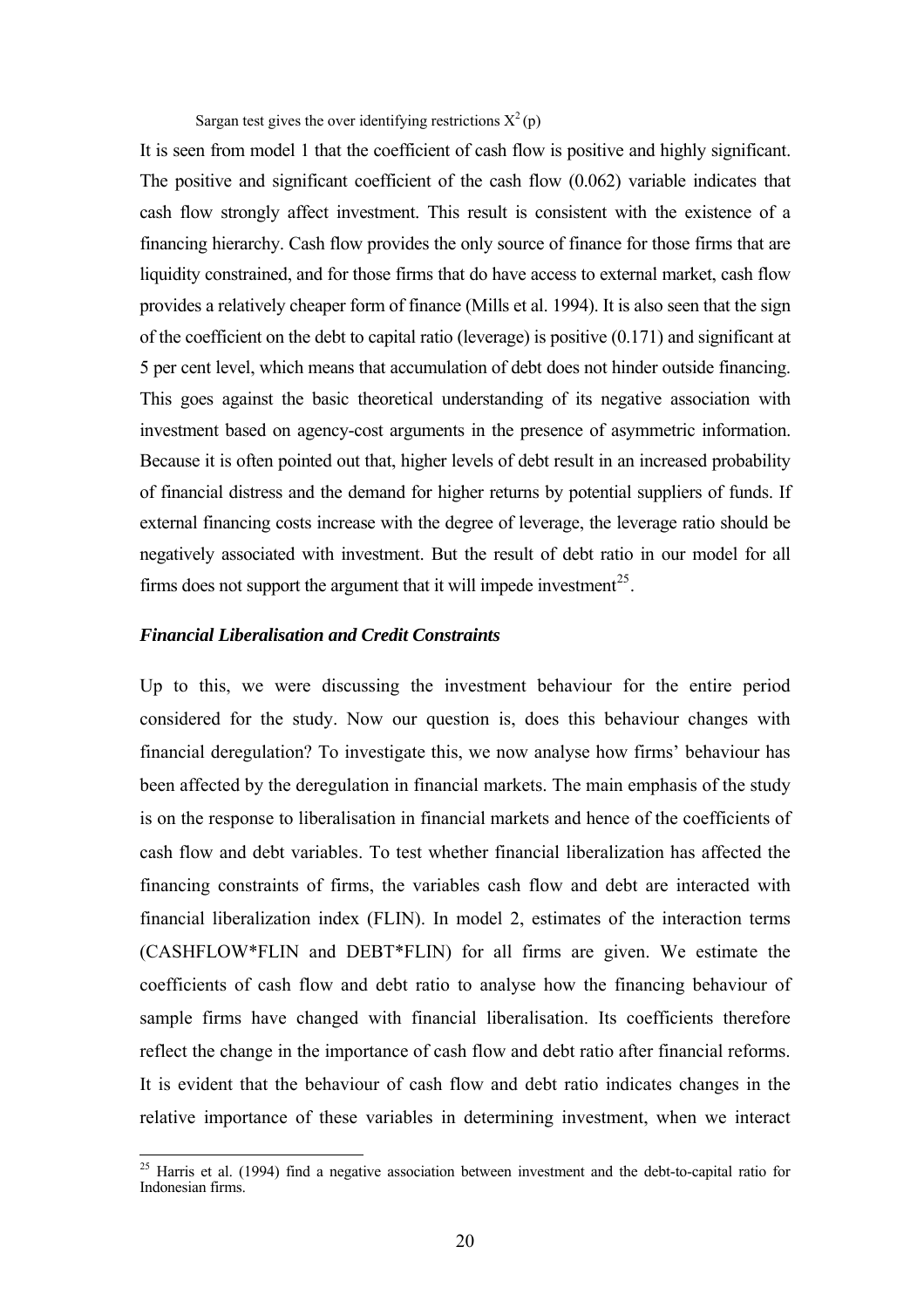with financial liberalisation index (FLIN). From model 2, it is seen that when we interact with FLIN, the coefficient of cash flow has come down and became negative and significant (-0.332) showing less importance for internal resources in financing investment. This means that financial liberalisation has led to a significant reduction in financing constraints. In the case of debt ratio, the coefficient of debt has increased with financial liberalization indicating a larger role for debt in financing investment after liberalisation of financial markets. This suggests that with financial liberalisation credit constraints has reduced. The overall conclusion is that the measures of deregulation in financial markets have had its impact of mitigating resource constraints in terms of external finance for investment, which is evident from the results we get, once we introduce liberalisation effect in the model. The positive and significant debt ratio even after liberalization for all firms tends us to make further analysis in the light of our theory showing the possibility of a negative association between debt and investment under financial market imperfections.

# *Impact across Size Categories*

In the above analysis, it is noted that, it is the coefficient of debt to capital ratio (leverage ratio) that contradicts the relationship predicted by the theory. As postulated in theory, if external financing costs exist due to asymmetric information it will render the coefficient of debt variable sometimes negative. To cast light on the source of the positive sign of debt on investment, we try to experiment the estimation for different size categories of firms. For the analytical purpose we use size as a base to identify firms that should be more likely to face information-based liquidity constraints in resource mobilization.

| Variables             | Model 3<br><b>Small Firms</b> | Model 4<br>Large Firms |
|-----------------------|-------------------------------|------------------------|
| Constant              | $-0.295**$<br>$-2.92$         | $-0.509*$<br>$(-3.86)$ |
| INV $(-1)$            | $0.038**$<br>(2.19)           | $0.008**$<br>(2.52)    |
| <b>OUTPUT</b>         | $0.012**$<br>(1.95)           | $0.114**$<br>(2.05)    |
| <b>CASH FLOW</b>      | $0.166**$<br>(2.98)           | 0.072<br>(1.58)        |
| <b>DEBT</b>           | $0.139*$<br>(3.28)            | $0.214**$<br>(2.88)    |
| <b>CASH FLOW*FLIN</b> | $0.237**$<br>(2.36)           |                        |
| <b>DEBT *FLIN</b>     | $-0.019**$<br>(2.12)          |                        |
| <b>CASH FLOW*FLIN</b> |                               | $0.108**$<br>(2.29)    |
| Debt*FLIN             |                               | $0.389**$<br>(1.99)    |
| m1                    | $-0.113$<br>[0.000]           | $-0.365$<br> 0.000     |
| m2                    | $-2.125$<br>[0.169]           | $-2.824$<br>10.156     |
| Sargan Test           | [0.188]<br>63.45              | [0.298]<br>115.74      |

Table 3: Estimation Results for Liberalisation on Investment- Size groups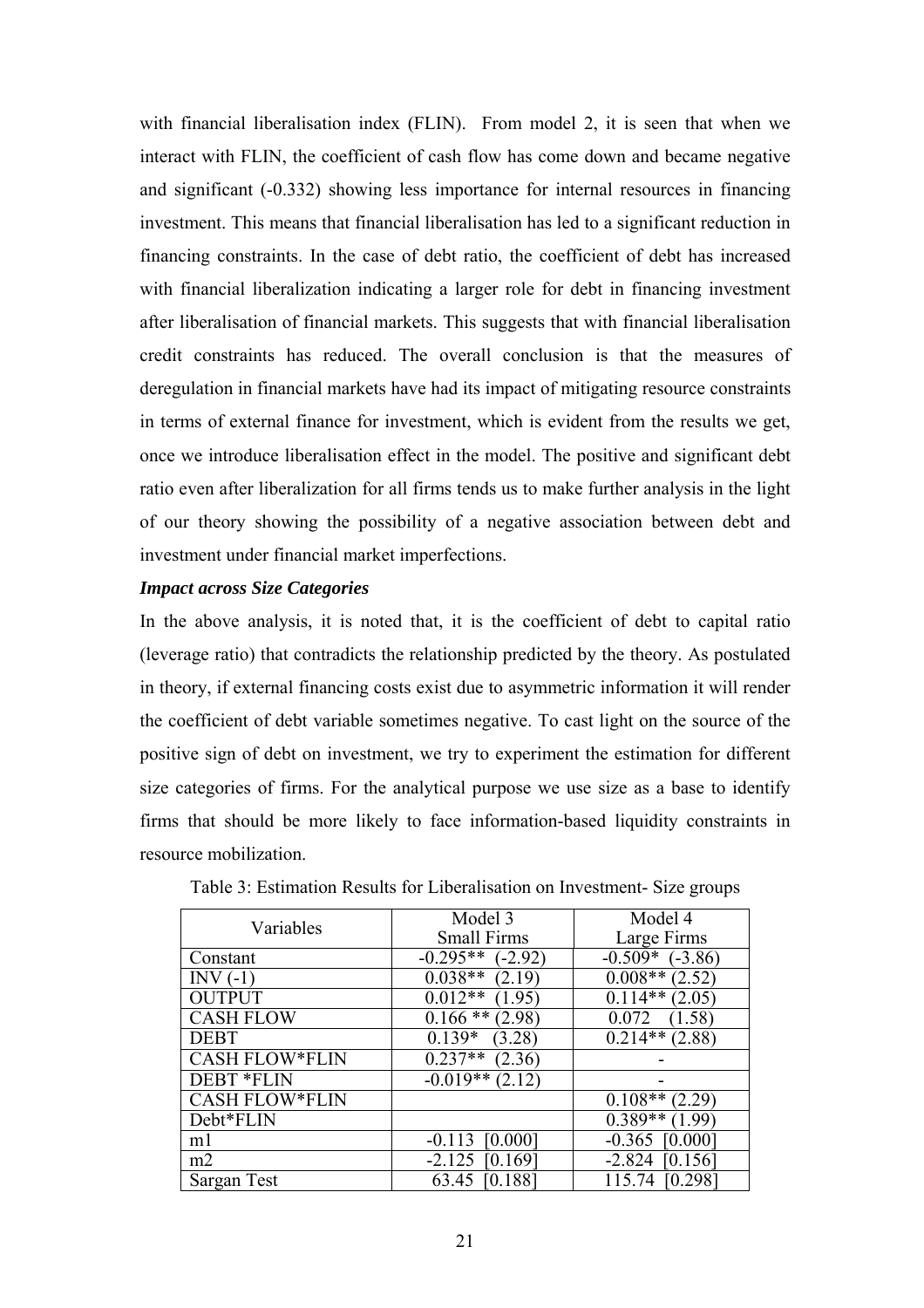| Number of firms                                                        | 819 | 1450 |
|------------------------------------------------------------------------|-----|------|
| Note: * and ** shows significance levels at 1 per cent, and 5 per cent |     |      |

 Given in Parentheses are t - statistics except for m1, m2 and Sargan test. m1 is the test for first order serial correlation m2 is the test for second order serial correlation Sargan test gives the over identifying restrictions  $X^2(p)$ 

In models 3 and 4 of table 3 we differentiate between small and large firms respectively to analyse whether investment behaviour and finance constraints differ across different firm sizes. We have considered firms having value of gross fixed assets below 50 million Rs as small firms and firms having value of gross fixed assets above 50 million Rs following Government of India (2003). We specifically examine the effect of cash flow and debt variables on investment with financial liberalization for small and large firms.

We estimate the impact of financial liberalization on small firms separately as given in model 3. The picture obtained from this model seems very interesting. We find that financial liberalization has not reduced or relaxed the dependence of small firms on internal funds. The estimated coefficient of cash flow on investment has increased from 0.186 before financial liberalization to 0.237 when we interact with financial liberalization index. Evidence also suggests that, with financial liberalisation, investment remains to be negatively affected by the debt-to-capital ratio (-0.019) at 5 per cent level significance. These results support the hypothesis that they were dependent on internal funds to finance their investment even after financial reforms. They also faced an increasing cost of external funds as their leverage increased, as suggested by the negative and significant sign of the leverage coefficient. This suggests that small firms are still credit constrained and liberalisation has not made any significant improvement in smaller firms' access to external finance.

Now if we consider large firms' investment behaviour in model 4, it is noted that changes in financial markets does not seem to have similar effects on large firms' financing behaviour. For large firms internal funds or profit was less important in augmenting investment. However, the positive coefficient of cash flow which was relatively small and insignificant for large firms (0.072) before liberalisation has increased (0.108) and became highly statistically significant when we interact with financial liberalization index.<sup>[26](#page-21-0)</sup> On the other hand, the debt-to capital ratio coefficient is significantly positive for large establishments

<span id="page-21-0"></span> $26$  It will be worth mentioning in this context the study by Devereux and Schiantarelli (1989) on Italian firms. In their study they showed that large firms are more sensitive to cash flow than small firms. They argued that large firms have a lower relative cash flow, and the agency costs are higher due to the complex ownership structure.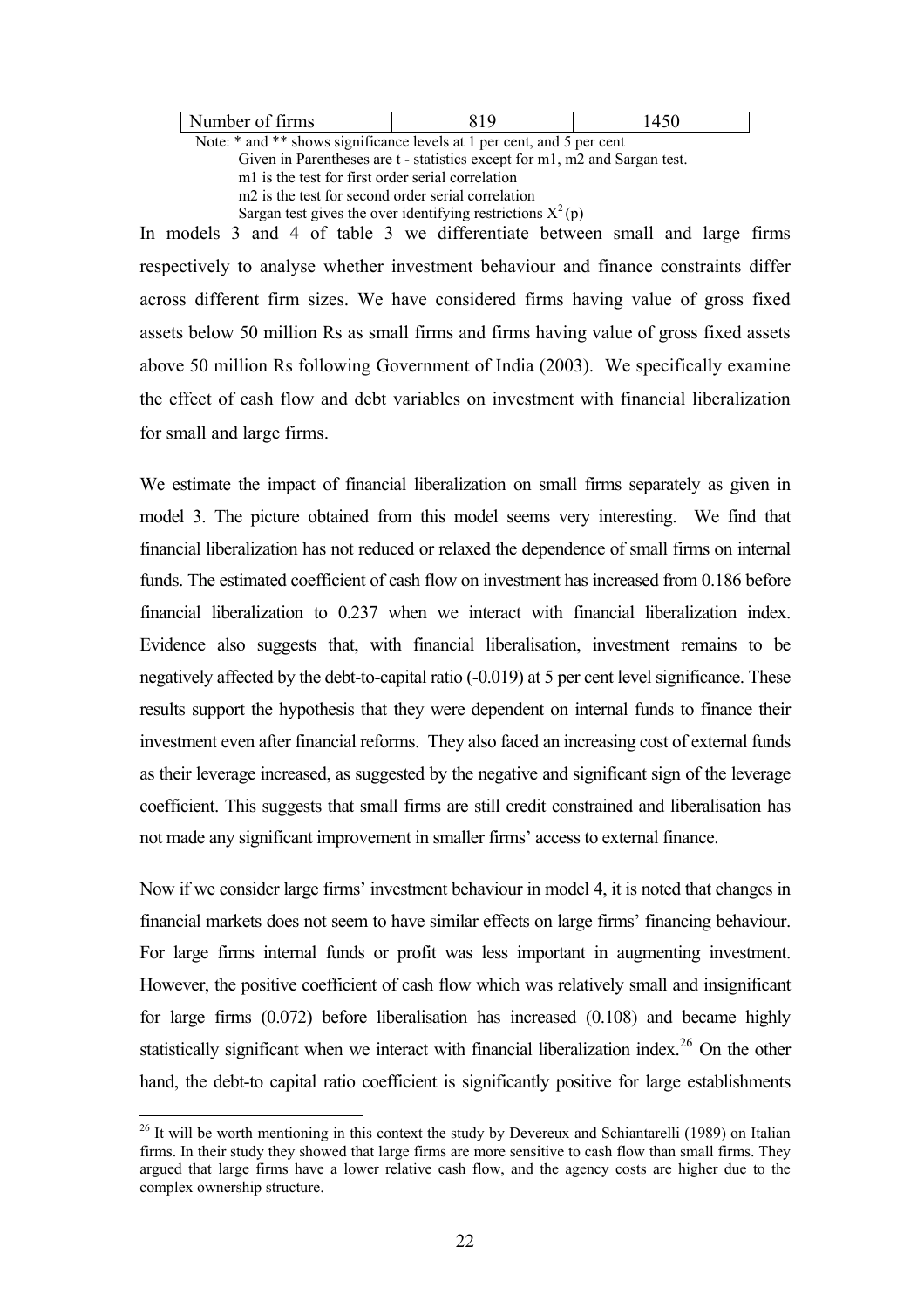even after considering the effect of financial liberalisation. According to the theoretical expectations due to asymmetric information, the leverage coefficient is expected to be negative and significant. However, our result seems to suggest that for larger firms, having a higher degree of leverage increase their capability to mobilize external funds. In other words, unlike small firms, large firms were not credit constrained irrespective of financial liberalisation policies<sup>[27](#page-22-0)</sup>. One possible explanation for this is that, having obtained debt in the past may act as a signal to financial intermediaries like banks and other institutions about the firm's credit worthiness. Once they found that a particular firm is able to repay the debt without much transaction cost for the intermediaries, they will be ready to lend them without formalities as required in the former times.

We would like to conclude that the positive coefficient of debt ratio for entire sample could be attributed by the similar behaviour of a positive impact for large firms. In other words, while small firms are liquidity constrained, large firms' access to credit market is sufficient to augment their investment. From the estimated coefficients of cash flow and debt ratio, it can be concluded that while cash flow exerts a positive influence, debt is negatively affecting investment of small firms. On the other hand, while for large firms debt shows positive and significant coefficient, small firms conform to a negative and significant relationship predicted by the theory of asymmetric information and agency costs. To summarise, the results lend credence to the fact that the financial liberalization though reduced financing constraints; it was mainly confined to large firms.

# *Testing for Other Attributes – Group and Export Orientation*

 $\overline{a}$ 

The above result of positive and significant coefficient of debt for large firms in both periods poses a question for further enquiry. The question is that, what are the factors that can explain this result? We may have to think that, there are attributes other than firm's size that affects the investment behaviour. We would hypothesis that being in a group (business house) or in export oriented firms help firms to have better access to various sources of external finance.<sup>[28](#page-22-1)</sup> Thus we intend to study the impact of these

<span id="page-22-0"></span> $27$  In the pre liberalisation period, large firms often tend to corner a significant chunk of the preferential credit by virtue of political economy considerations, which tends to disappear once liberalisation begins to take effect, when commercial considerations assumed importance. However, our analysis tends to suggest that even after financial liberalisation small firms continued to be credit constrained.

<span id="page-22-1"></span> $2<sup>28</sup>$  It is generally argued that large firms are quite often belongs to group firms (business houses) or exportoriented firms. Thus the positive and significant relationship between debt and investment for large firms may be the impact of firms association with foreign markets. This association mainly comes from the export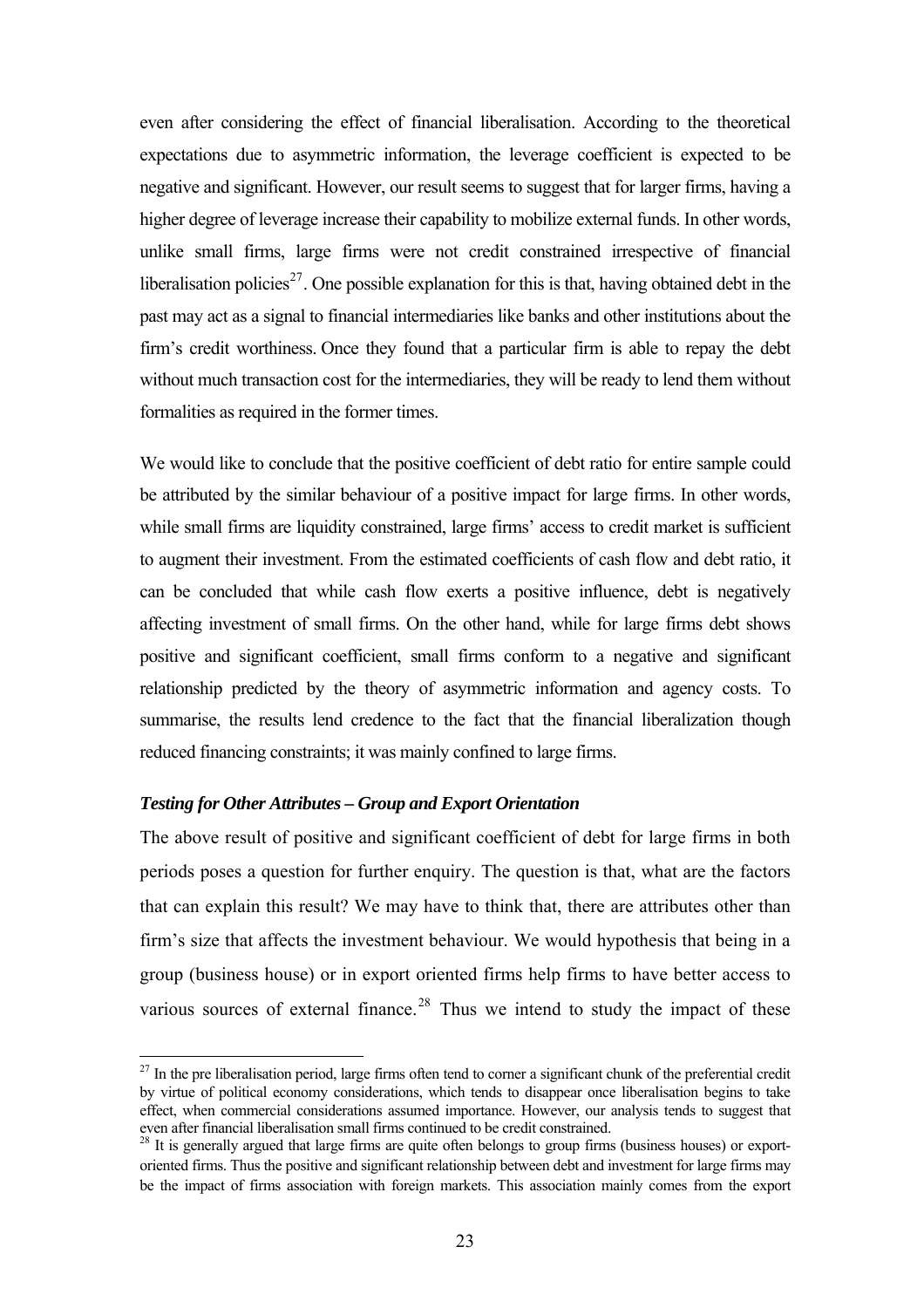attributes on investment behaviour. More precisely, our attempt is to shed light on the question, why the coefficient on the degree of leverage is positive for large firms? For this, in table 3, we allow the debt (degree of leverage) to differ between larger firms that belong to a business house (group) and those which do not belong to a business house (non business house or non- group) in model 5. We also made estimation by allowing the coefficient of the degree of leverage of the larger firms to differ between those who are exporting and domestic market oriented firms (non-exporting) in model 6. The select coefficients on cash flow and debt are given in table 4.

| Dependent Variable $(I_t/K_{t-1})$ | Large Firms      |
|------------------------------------|------------------|
|                                    | Model 5          |
|                                    | $0.220**$        |
| DEBT*Export                        | (1.83)           |
|                                    | $0.132**$        |
| DEBT*Export* FLIN                  | (2.34)           |
| DEBT*Non-Export                    | $-0.169*$        |
|                                    | $-(3.55)$        |
| DEBT*Non-Export, FLIN              | $-0.010**$       |
|                                    | (0.220)          |
| m1                                 | $-0.868$ [0.000] |
| m2                                 | $-1.023$ [0.451] |
| Sargan Test                        | 160.81[0.532]    |
|                                    | Large Firms      |
| Dependent Variable $(I_t/K_{t-1})$ | Model 6          |
| DEBT*Group                         | $0.158**$        |
|                                    | (2.22)           |
| DEBT*Group*FLIN                    | $0.196**$        |
|                                    | (2.98)           |
| DEBT*Non-Group                     | $-0.056*$        |
|                                    | $-(2.98)$        |
| DEBT*Non-Group* FLIN               | $-0.006**$       |
|                                    | $-(1.82)$        |
| m1                                 | $-0.145$ [0.000] |
| m2                                 | $-1.310$ [0.756] |
| Sargan Test                        | 206.4 [0.452]    |

Table 4: Estimated Results of Debt for Large Firms according to Market Orientation and Group-Select Coefficients

Note: \* and \*\* shows significance levels at 1 percent, and 5 per cent

T-statistics are given in parantheses

M1 is the test for first order serial correlation,  $n(0.1)$ 

M<sub>2</sub> is the test for second order serial correlation

Sargan test gives the overidentifying restrictions  $X^2$  (p)

 orientation. If firms are export oriented, they may be less sensitive to foreign exchange risk and therefore have a better position to borrow in the cheaper foreign markets. One plausible explanation is in the way a group's head office assigns its borrowings to establishments that belong to the group or business houses. Since the assignment of a particular liability to a specific unit is arbitrary and should be recognized as such by lenders, it is unclear whether the degree of leverage reported for an individual subsidiary unit of a group should indeed increase the cost of borrowing (Harris et al. 1992).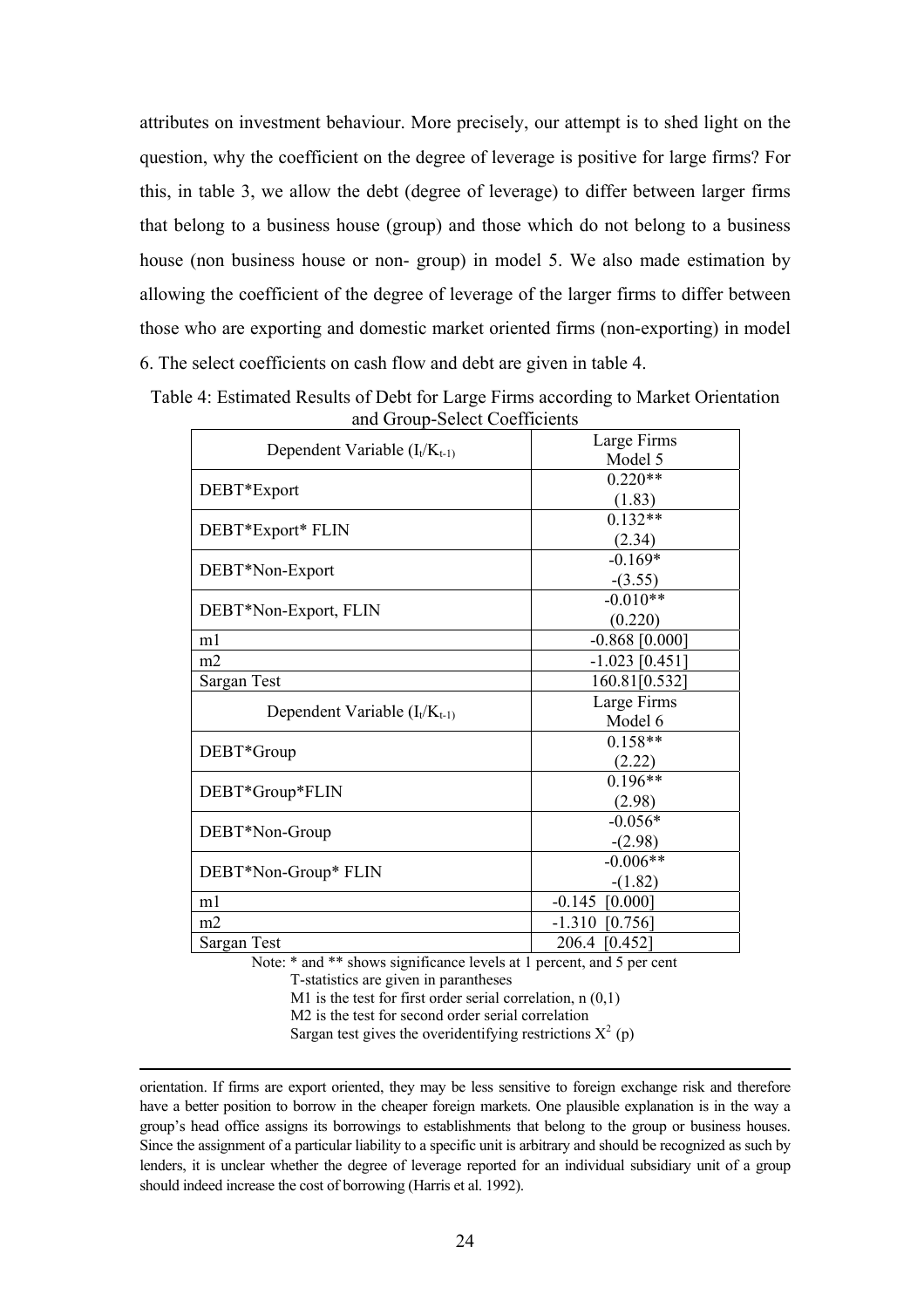In model 5 and 6 of table 4, the behaviour of the cash flow remains the same as in the case of previous models.<sup>[29](#page-24-0)</sup> But the debt variable for group and export firms gives an interesting pattern. Following the theoretical links, in a world of asymmetric information and agency cost, the leverage coefficient is expected to be negative. Among large establishments different behaviour is seen for the coefficients of debt for different category firms. While large group and exporting firms shows a positive and significant debt ratio coefficient in both pre and post liberalisation periods, in the case of non-group (individual) and domestic oriented (non-exporting) firms, the coefficient on debt to capital ratio was significantly negative in both periods. What emerges from this is that the positive and significant relationship between the leverage and investment for large firms does not hold for non-group and non-exporting large firms. It is negative and significant for both larger individual firms and non-exporting firms indicating credit constraints existing for such firms. One may conclude that the positive and significant debt to capital coefficient for large firms is due to the advantages derived by them being a group or an exporting firm.<sup>[30](#page-24-1)</sup> The only difference in result between large group and large exporting firms is in the magnitude of the coefficient and not the sign of the coefficient. The basic investment behaviour is that being an export firm or belonging to a group firm explains the positive coefficient of debt to capital ratio for large firms.

# **6 Conclusion**

 $\overline{a}$ 

The theoretical discussion in recent times emphasises the role of information asymmetries and agency costs in explaining investment decisions. The impacts of financial liberalization measures, which have recently been implemented in India, have received much attention. We analysed whether financial liberalization affects manufacturing investment in India. In other words, we tested the hypothesis that whether financial liberalization had an impact on firms' investment decisions with respect to cash flow and debt. The theory implicitly assumes that asymmetric information and market imperfections in the credit and capital markets prevent the efficient mobilisation of resources, which hinder an economy wide efficiency. The econometric evidences in our study provide qualified support for these theories.

<span id="page-24-0"></span><sup>&</sup>lt;sup>29</sup> Since our primary interest is on debt coefficients we have not reported all the results including coefficients on cash flow. Cash flow coefficients for all the categories remain the same as similar for large firms in model 4, except small difference in magnitudes.

<span id="page-24-1"></span> $30$  To put in another way, the positive and significant relationship between debt and investment for large firms may be the impact of firms association with foreign markets. This association mainly comes from the export orientation. If firms are export oriented, they may be less sensitive to foreign exchange risk and therefore have a better position to borrow in the cheaper foreign markets.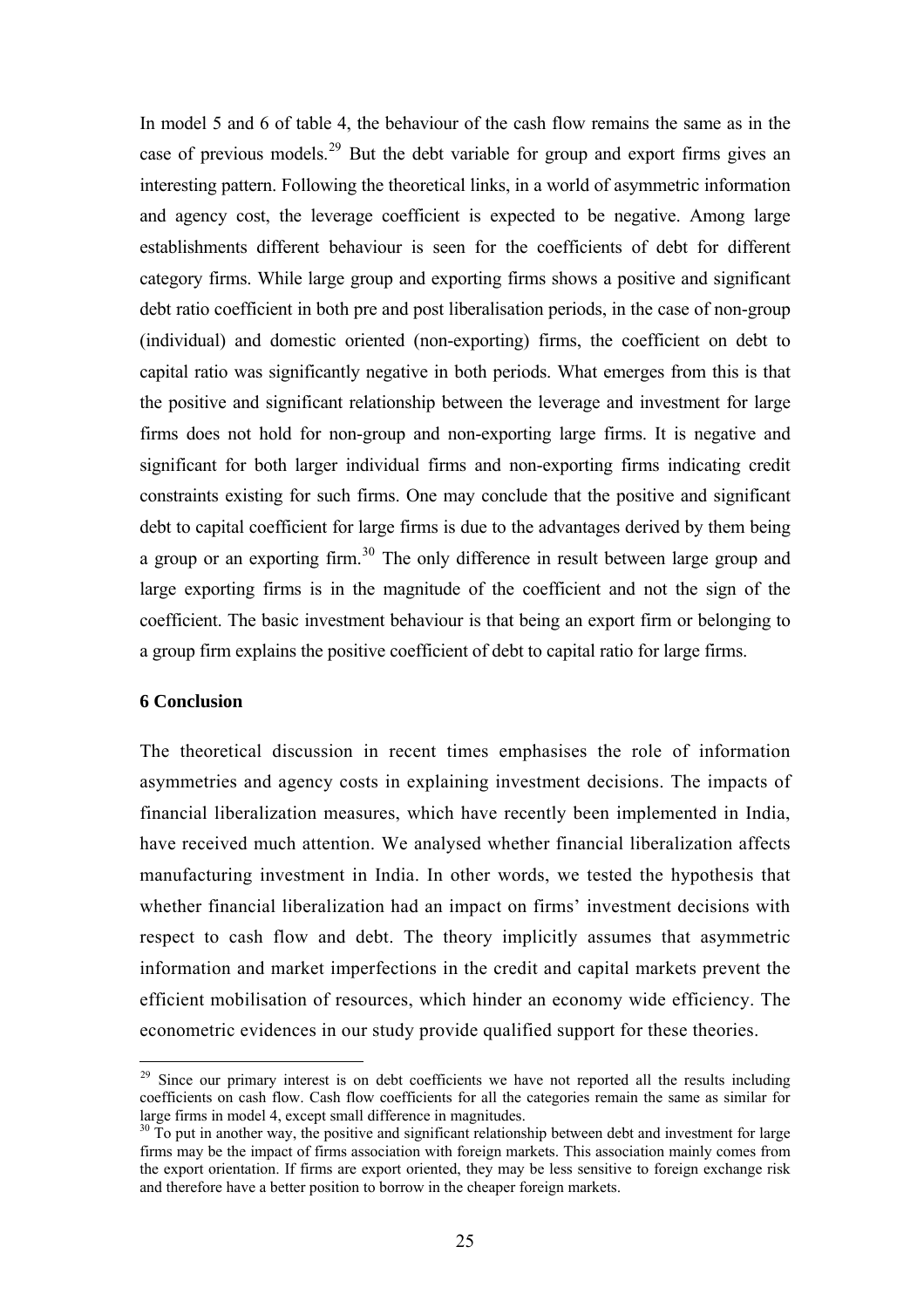At the aggregate level, the result suggests that with financial liberalisation credit constraints have reduced. We have analysed whether this result is true for different size firms. It was found without doubt that small firms are facing financial market imperfections in the form of liquidity constraints since it is seen from the analysis that such credit constraints were not eliminated or relaxed for these firms. This is also evident from the fact that the prominence of cash flow variable has increased for small firms in the post liberalisation period. This implies that financial liberalisation has not improved the access to external finance for small firms. However, one surprising result is the positive and significant coefficient of debt-to capital ratio for large firms irrespective of the financial liberalization effect. This goes against the basic theoretical understanding of a negative association. It means that financial liberalisation has made improvement in access to debt for large firms after financial liberalisation. From further enquiry we found that the positive and significant impact of debt on investment for large firms has changed once we estimate the model for large firms belongs to various categories. It is seen that the positive and significant impact of debt does not hold for large non-group and non-exporting firms. On the other hand the positive effect of debt remains the same for large group and exporting firms. This implies that being in a group or having export orientation helped them to have access to credit markets. Thus it is concluded that the financial liberalisation reduced the financial constraints basically for large group and exporting firms. We have noted that the impact of firm specific factors on debt reflects information asymmetry and adverse selection after financial reforms. The differences in the results on the determinants of investment across different sized firms in the Indian context suggest that the impact of financial liberalisation on investment is influenced by the differences in the financial structure of firms. To conclude market imperfections exists in the financial markets that prevent an economy wide efficiency in the post liberalisation period.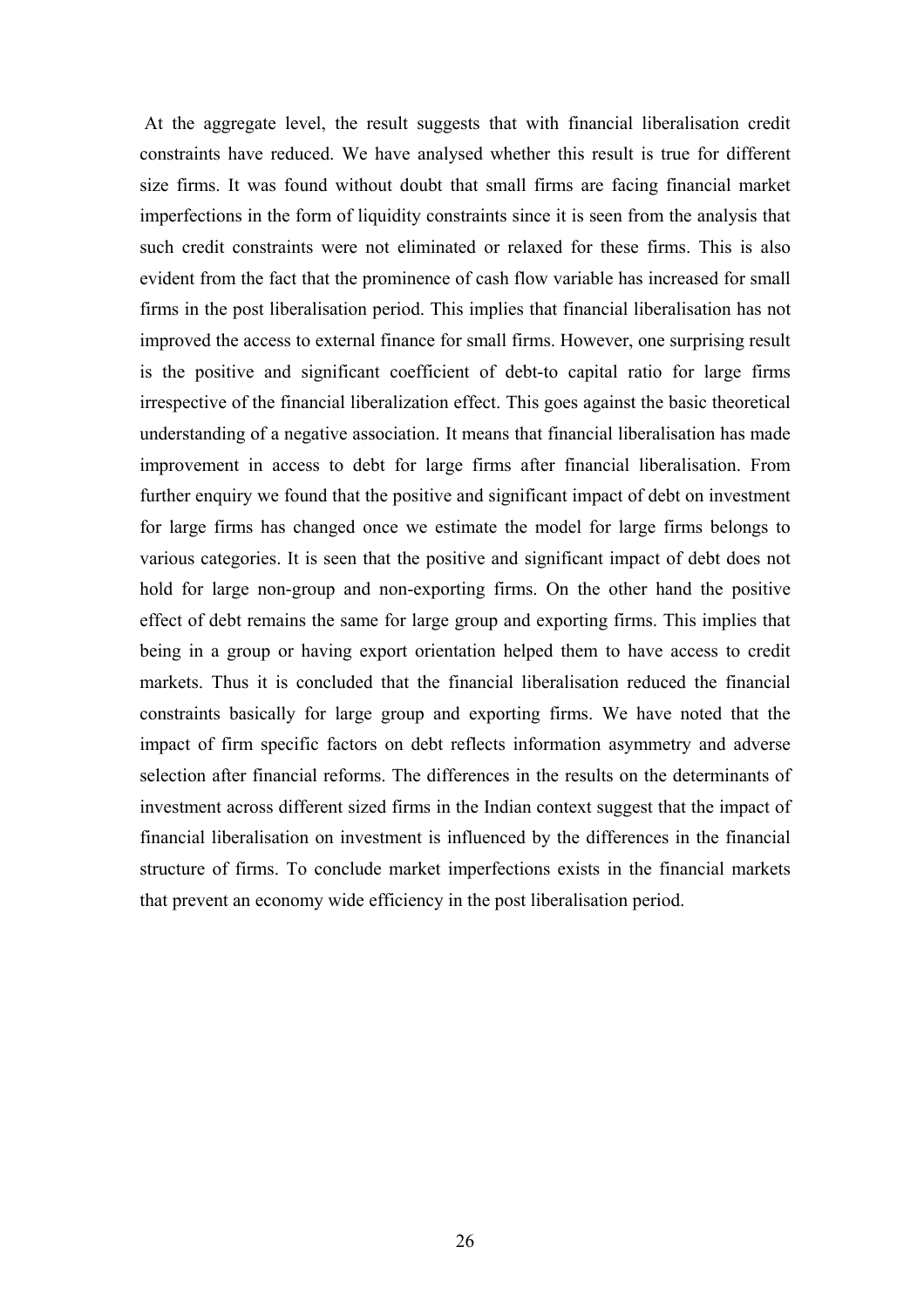# **Appendix I**  *Financial Liberalisation Index: Methodology*

There are two widely used measures of liberalization: (1) the stock or flow measure of some macroeconomic variable and (2) liberalization dating. The first approach is more objective and does not rely on convention of dating. Second approach relies on country reports that provide an update on the status of reforms programs either voluntarily or under requirement of international financial institutions (Laeven 2003). The timing methodology has been more often used to identify a year with distinct liberalization component, and then frequency of components in one year is aggregated and defined as liberalization index for that year. It is important to note that financial liberalization is a process and rather than a one shot event.

This section provides methodological and technical details for preparing financial liberalization index. Specifically, we identify two important sectors: banks and equity markets for this purpose. It has two distinct dimensions: internal and external (international) liberalization respectively (Bandiera et al. 2000). Internal liberalization measures are aimed at reducing government intervention from financial intermediation and increasing depth of stock markets by relaxing regulations. Major internal liberalisation measures for banks are interest rate liberalisation, reduction in reserve requirements, reduction in directed credit, foreign bank entry, increased prudential regulations etc. Stock market internal liberalisation measures are stock market opening to foreigners, stock trading system, incentives to foreign investors etc. The external liberalization measures are removing restriction on Foreign Direct Investment (FDI) and Portfolio Investment (PIs), removing quantitative restrictions on imports of capital goods, increasing degree of freedom to receive investments through Global Depository Receipts (GDRs), investments from NRIs, Overseas commercial Borrowings (OCBs) etc. The use of liberalisation indices derived from reform component/dimension has been widely used in empirical work in developing countries. $31$ 

The liberalisation index of India for our study is an aggregation of different sub indices constructed to represent the liberalisation measures in the respective sectors of the economy. We will use convention of dating deregulation in banking and stock markets to construct the financial liberalization index. The basic methodology followed for this purpose is from Bandiera et al. (2000) and Abiad and Modi (2003). In this methodology, various reform policy measures are assigned dummy values, which cannot be otherwise determined quantitatively. Financial liberalisation includes both domestic and international sectors. More over, it consists

<span id="page-26-0"></span><sup>&</sup>lt;sup>31</sup> For instance, capital account liberalisation index (Quinn, 1997); banking market liberalisation index (Bandiera et al. 2000), and financial liberalisation index (Abiad and Modi 2003). Studies that are more recent have either used discrete or continuous overall financial liberalisation indices in investment and growth models (Henry 2000; Eichergreen 2002).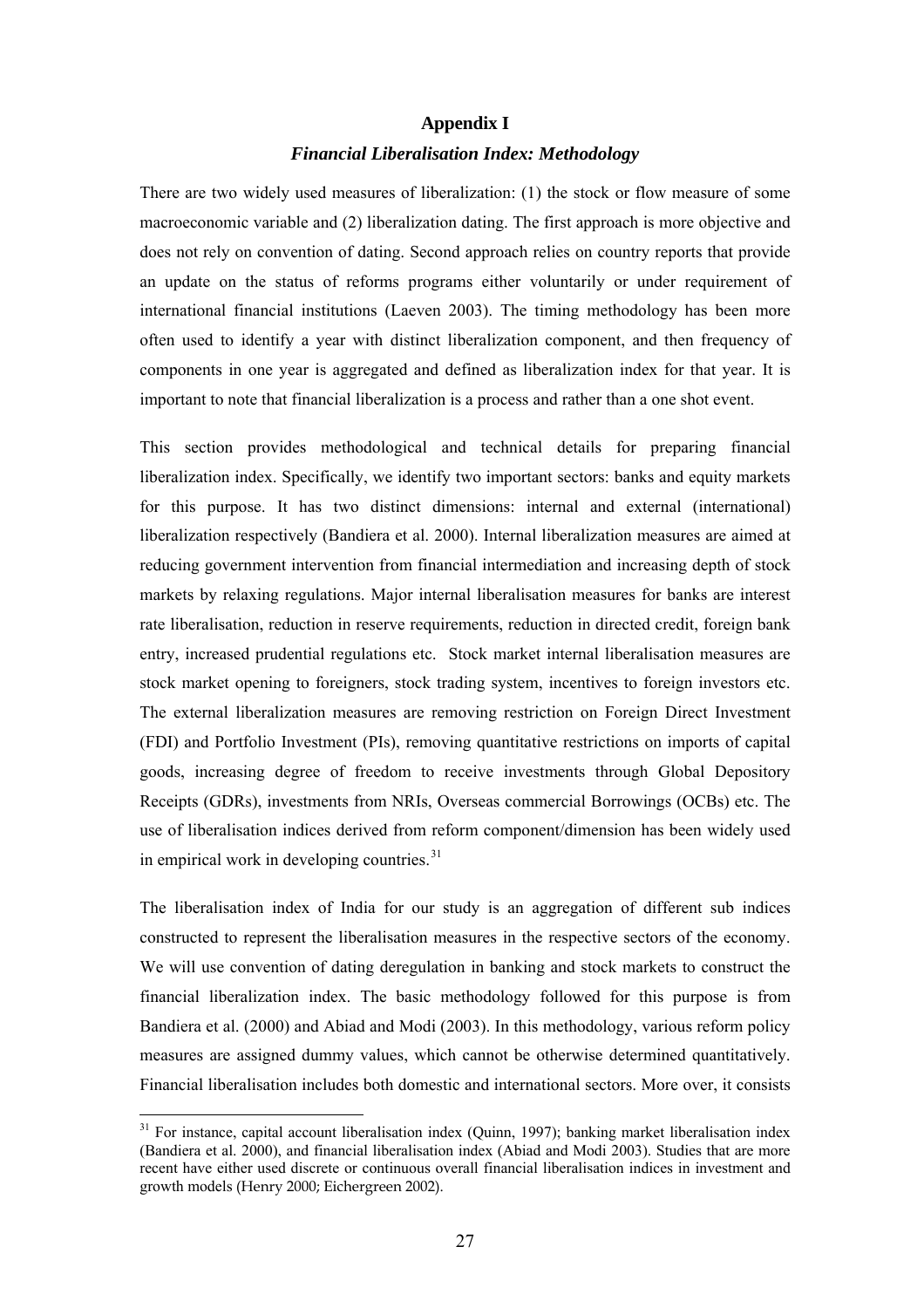of both deregulatory and institutional building reform measures. Thus any attempt to construct a liberalisation index should capture both deregulatory and institutional building components of liberalisation/reform policies. To construct financial liberalisation index, we consider different dimensions of these components, which are likely to exert influence on the investment behaviour. Following Abiad and Modi (2003), policy changes are assigned a score on a graded scale, from zero to three, in a given year. Here, zero corresponds to being fully repressed, one to partially repressed, two to largely liberalised, and three to fully liberalised. Though these are subjective, some guidelines were used as to reduce the subjectivity. For example, interest rates were considered fully repressed where the government set all interest rates, partially repressed where interest rates were allowed to vary within a band or subject to a ceiling or floor, largely liberalised if some interest rates were allowed to be completely market-determined (or if new floating rate instruments were introduced), and fully liberalised where all interest rate restrictions were removed (Abiad and Modi 2003). The focus is on those indicators of bank and stock market liberalization and external liberalization measures that reflects financial market deepening and increase in credit availability, and having theoretical relationship at firm level financing. The dummy values were reduced to an index in each year using principal component analysis as explained below.

#### **Principal Component Analysis (PCA)**

Using the various components of financial sector reforms mentioned above, we develop a financial liberalization index. In our study, after putting dummy values, we obtained a matrix of 51 dummies. Each column represents a single dummy and each row represents a year. In order to reduce the dimensionality of the matrix, principal component has been used. We have used the method of principal component analysis to reduce a large set of variables to a small set that still contains most of the information in the large set. The use of principal component analysis is due to the fact that it enables us to create and use a reduced set of variables called 'principal factors' that suits an easier analysis and interpretation. Principal component technique helps to reduce the dimensionality from say for example 'n' variables to something much less while preserving the variance-covariance structure intact. The variance-covariance structure is explained through a few linear combinations of the original variables. Following principal Component Analysis (PCA), it is possible to interpret the first few principal components in terms of the original variables, and thereby have a greater understanding of the data. The first principal component is the linear combination that explains the most variation. The second principal component is the linear combination that accounts for most of the remaining variation, while being uncorrelated to the first principal component. Each subsequent principal component accounts for as much as variation while being uncorrelated with previously determined principal components. To reproduce the total system variability of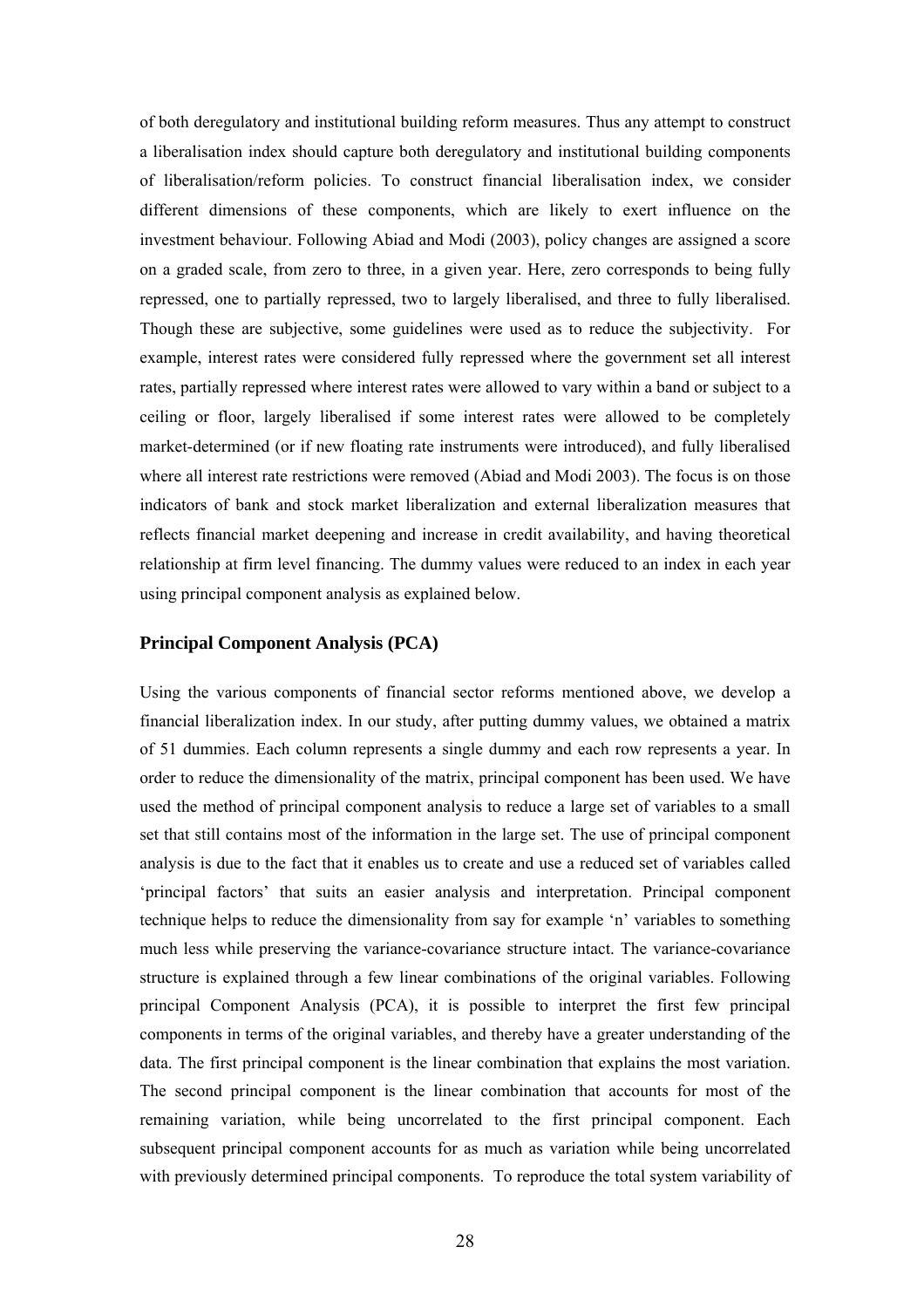the original variables there appears the requirement of 'n' principal components. However, if the first principal components account for a large proportion of the variability, say for instance 90 per cent, the objective of dimension reduction is achieved. It means that all the original 'n' variables are replaced by first few principal components.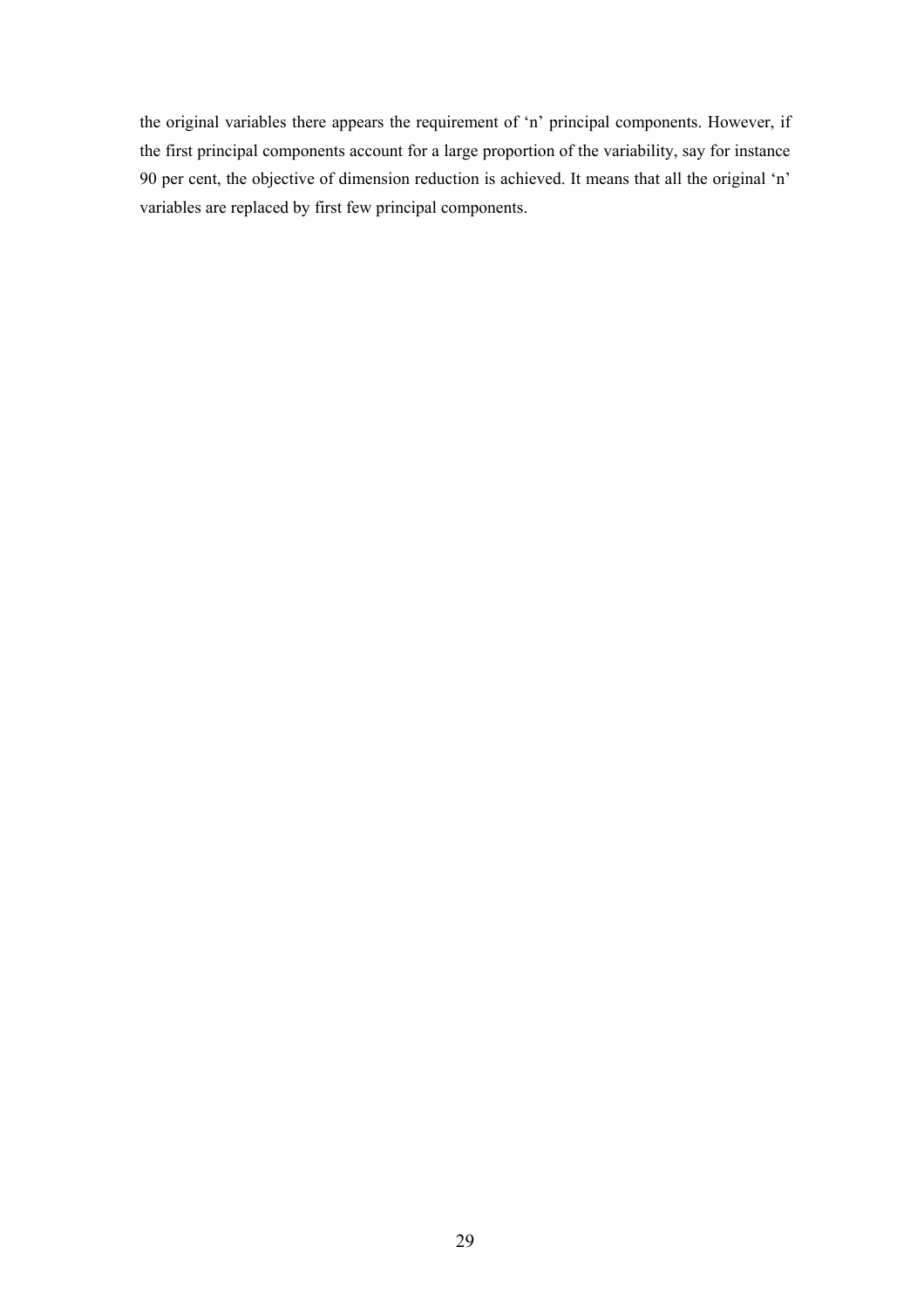#### **References:**

- Abiad, Abdul and A. Modi. (2003) *Financial Reform" What Shakes it? What Shapes it?*, Working Paper No. 70, International Monetary Fund, Washington.
- Agung, J. (2000) "Financial Constriant, Firms' Investments and the Channel of Monetary Policy in Indonesia," *Applied Economics*, Vol. 32, No. 13, pp.1637-46.
- Anand, M.R. (1995) *Private Corporate Investment in India: trends, Patterns and Determinants*, Unpublished M.Phil Dissertation submitted to Jawaharlal Nehru University, Centre for Development Studies, Thiruvananthapuram.
- Arellano, Manuel and Stephen R. Bond. (1988) *Dynamic Panel Data Using DPD: A Guide for Users*, Working Paper No.15, Institute of Fiscal Studies, London.
- Arellano, Manuel and Stephen R. Bond. (1991). "Some Tests of Specification for Panel data: Monte Carlo Evidence and an Application to Employment Equations," *Review of Economic Studies*, Vol.58, pp.277-97.
- Athey, M.J. and P.S. Laumas. (1994) "Internal Funds and Corporate Investment in India," *Journal of Development Economics,* Vol. 45(2), pp. 287-303.
- Athey, M.J. and W.D. Reeser. (2000) "Asymmetric Information, Industrial Policy, and Corporate Investment in India," *Oxford Bullettin of Economics and Statistics*, Vol. 62, No. 2, pp.268-292.
- Bandiera, O, et al (2000) "Does Financial Reform Raise or Reduce Savings," *Review of Economics and Statistics, Vol., pp.239-263.*
- Beckaert, G.; C. Harvey. And C. Lundbald. (2005) "Does Financial Liberalisation Spur Growth?" *Journal of Financial Economics*, Vol.77, pp.3-56.
- Bernanke, B.S. and Mark Gertler. (1987) "Banking and Macroeconomic Equilibrium", In: Barnett, W.A. and K.J Singleton. (eds.) *New Approach to Monetary Economics*, pp.89-111, Cambridge University Press, Cambridge.
- Bernanke, B.S. and Mark Gertler. (1990) "Financial Fragility and Economic Performance," *Quarterly Journal of Economics*, Vol.105, pp.88-114.
- Budina N.; H. Garretsen and E. de Jong. (2000) "Liquidity Constraints and Investment in Transition Economies," *Economics of Transition*, 8(2), pp.453-475.
- Calomiris, Charles, R. and Glen Hubbard. (1987) *Price Flexibility, Credit Availability, and Economic Fluctuations: Evidence from the United States, 1879-1914*, Northwestern University.
- Caprio, Gerard. Jr.; I. Atiyas; J.A. Hanson. and associates. (1994) *Financial Reform: Theory and Practice*, Cambridge University Press, New York.
- Centre for Monitoring Indian Economy (CMIE). *Prowess,* Economic Intelligence Service, Electronic Database, CMIE, Mumbai.
- Chenery, H.B. (1952). "Over Capacity and the Acceleration Principle," *Econometrica*, Vol. 20, pp. 1-28.
- Chirinko, R.S., and H. Schaller. (1995) "Why Does Liquidity Matter in Investment Equation," *Journal of Money Credit and Banking*, Vol.27 (2), pp.527-548.
- Coen, Robert M and Robert, Eisner (1987). "Investment," In: Eatwell J., Milgate M. and Newman P. (eds.), *The New Palgrave Dictionary of Economics*, The macMillan Press Limited, pp.980-986.
- Devereux, Michael .P. and Fabio Shiantarelli. (1989) "Investment, Financial Factors and Cash Flow from UK Panel Data", In: Genn, Hubbard (ed.) Information, Capital Market, and Investment, University of Chicago Press, Chica
- Driffield, N. and S. Pal ( 2001) "The East Asian Crisis and Financing Corporate Investment: Is There a Cause of Concern?" *Journal of Asian Economics* 12(4), pp.507-527.
- Eichergreen, B. (2002) "Capital Account Liberalisation: What do the Cross-Country Studies tell us?," *World Bank Economic Review*, Vol. 15, 341-365.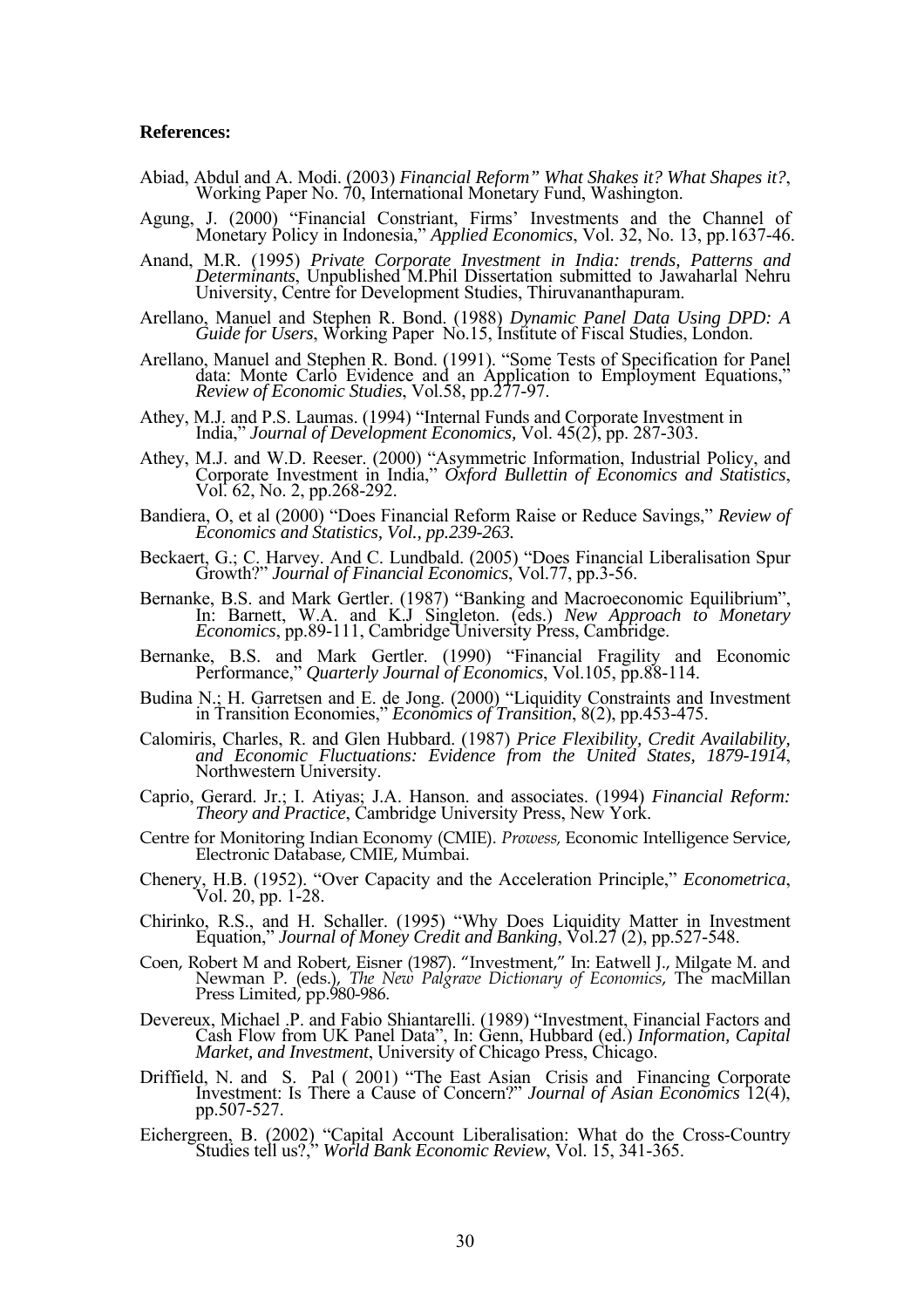- Eisner, R. and Nadiri, M.I. (1968) "Investment Behaviour and Neo-Classical Theory," *Review of Economics and Statistics*, Vol.L (3), pp.369-382.
- Fazzari, S.M. (1992) "Keynesian Theories of Investment and Finance: Neo, Post, and New," In: Fazzari S.M. and Dimitri.B Papadimitriou, (eds.) *Financial Condition and Macroeconomic Performance: Essays in Honour of Hyman P. Minsky*, New York: M E Sharpe, Inc. Armond, pp. 121-132.
- Fazzari, S.M.; Hubbard, R.G. and B.C Petersen (1988) "Financing Constraints and Corporate Investment," *Brooking Papers on Economic Activity,* Vol.19, pp.141- 195.
- Fazzari, S.M.; Hubbard, R.G. and B.C Petersen. (2000) "Investment cash-Flows Sensitivities are Useful: A comment on Kaplan and Zingales," *Quarterly Journal of Economics*, Vol. 115 (2), pp.695-705.
- Galego, F., and Loayza, N (2000) "Financial Structure in Chile : Macroeconomic Developments and Microeconomic effects," Working paper Vol. 503, Department of economics, Boston College.
- Gelos, R.G. and Warner, AL.M. (2002) "Financial Liberalization, Credit Constraints and Collateral: Investment in the Mexican manufacturing Sector", *Journal of Development Economics*, Vol.67 (1), pp 1-27.
- Gertler, Mark and A. Rose. (1991) Finance, Growth and Public Policy, Working Paper No. 814, World Bank, Washington D.C.
- Gilchrist, S. and C.P Himmelberg. (1995) "Evidence on the Role of Cashflow for Investment*," Journal of Monetary Economics*, Vol.36 (3), pp.541-572.
- Gilchrist, Simon. (1990) *An empirical Analysis of Corporate Investment and Financing Hierarchies using Firm Level Panel Data*, mimeo, Board of Governors of the Federal Reserve System.
- Gomes, J.F. (2002) "Financing Investment," American Economic Review, Vol. 91, No.5, pp.1263-1285.
- Gordon, M.J. (1992) "The Neoclassical and a Post Keynesian theory of Investment," *Journal of Post Keynesian Economics*, Vol. 14 (4), pp. 425-443.
- Government of India (2003), *Annual Report* 2001-02, Ministry of Finance, Department of Company Affairs, New Delhi.
- Greenwald, B.C.; Stiglitz, J.E and Andrew Weiss. (1984) "Informational Imperfections in the Capital Market and Macroeconomic Fluctuations," *American Economic Review*, Vol. 74 (2), pp. 194-199.
- Harris, John R., Fabio Schiantarelli., and Miranda, Siregar (1992). "How Financial Liberalisation in Indonesia Affected Firms' Capital Structure and Investment Decisions," WPS 997, World Bank, Country Economics Department, Washington D.C.
- Harris, John.R., Schiantarelli, F. and Siregar G. Miranda. (1994) "The Effect of Financial Liberlisation on Firms Capital structure and Investment Decisions: Evidence from Panel of Indonesian Manufacturing Establishments, 1981-1988," *The World Bank Economic Review*, Vol.8, No.1, pp.17-47.
- Harris, John.R., Schiantarelli, F. and Siregar G. Miranda. (1994) "The Effect of Financial Liberlisation on Firms Capital structure and Investment Decisions: Evidence from Panel of Indonesian Manufacturing Establishments, 1981-1988," *The World Bank Economic Review*, Vol.8, No.1, pp.17-47.
- Henry, P.B. (2000) Do Stock Market Liberalization Cause Investment Booms? *Journal of Financial Economics*, Vol. 58, pp.301-334.
- Hermes, N. (1995) *Financial Markets and the Role of Government in Chile*, Ph.D Dissertation, Groningen University, The Netherlands.
- Hermes, N. and R. Lensink. (1998). "Banking Reform and the Financing of Firm Investment: An empirical Analysis of the Chilean Experience 1983-92," *Journal of Development studies, Vol.* 34 (3), pp. 27-43.
- Hermes, N. and R. Lensink. (1998). "Banking Reform and the Financing of Firm Investment: An empirical Analysis of the Chilean Experience 1983-92," *Journal of Development studies, Vol.* 34 (3), pp. 27-43.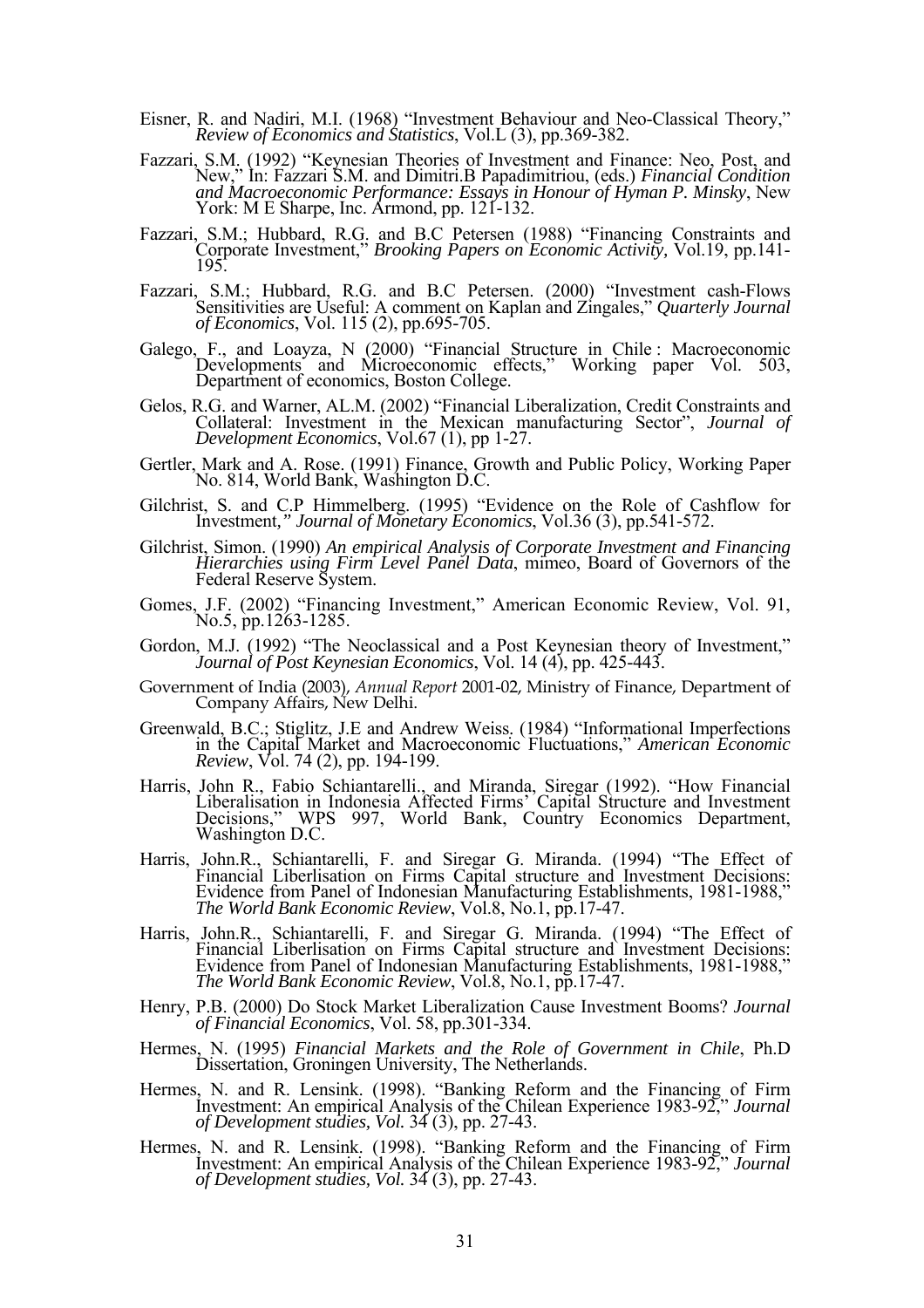- Hoshi, Tokeo. Anil Kashyap and Scharfstein, D. (1991). "Corporate Structure, Liquidity and Investment: Evidence from Japanese Industrial Groups," *Quarterly Journal of Economics*, Vol. 106, pp.33-60.
- Hubbard, R. Glenn, and A. Kashyap (1990) "Internal Net worth and the Investment process: An Aplication to U.S Agriculture," *NBER Working Paper*, No. 3339.
- Jaramillo, F.; Schianarelli, F. and Weiss, A (1996) Capital Market imperfections before and after financial liberalization: an Euler equation approach to panel data for Ecuadorian Firm, Journal of Development Economics, Vo
- Jaramillo, F.; Schiantarelli, F. and Andrews Weiss. (1992) *The Effect of Financial Liberalization on the Allocation of Credit: Panel Data Evidence of Ecuador*, World Bank Policy Research Working Paper, WPS 1092.
- Jensen, M. and William Meckling. (1976) "Theory of the Firms: Managerial Behaviour, Agency Costs and Ownership Structure", *Journal of Financial Economics*, Vol.3, pp.305-360.
- Johar, R.S., Kuma, P and H. Singh (1982) "Investment Behaviour in the Indian Corporate Sector," *Margi*n, Vol. 15 (1), pp. 41-51.
- Kessides, Christine; Timothy, King; Mario Nuti and Catherine Sokil. (1989) *Financial Reform in Socialist Countries*, FDI Seminar Series, Washington D.C, World Bank.
- Khan, Mohsin S. and Carmen M. Reinhart. (1990) "Private Investment and Economic Growth in Developing Countries", *World Development*, Vol. 18, pp. 19-27.
- Krishnamurthy, K. and Sastry, D.U. (1975) "Some Aspects of Corporate Behaviour in India: A Cross-section Analysis of investment, Dividends and External finance for the Chemical Industry, 1962-76," In: Krishnamurthy, K. and Sastry, D.U Investment and Financing in the Corporate Sector in India, Tata McGraw-Hill Publishing Company Ltd, New Delhi.
- Kuh, E. (1971). Capital *Stock Growth: A Micro-Econometric Approach*, North-Holland Publishing Company, Amsterdam.
- Leaven, L. (2003) "Does Financial Liberalization Reduce Financing Constraints: Evidence from Panel Data on Emerging Market," *Financial Management*, Vol.32, N0.1, pp.5-34.
- Lensink, R.; H. Bo and E. Sterken. (2001*) Investment, Capital Market Imperfections and Uncertainty: Theory and Empirical results*, Edward Elgar.
- Love, I. (2003) "Financial Development and Financing Constraints: International Evidence from the structural investment model," *Review of Financial studies*, Vol. 16 (3), pp. 765-791.
- McKinnon, Ronald I. (1973) *Money and Capital in Economic Development*, The Brookings Institution, Washington.
- Mills, Karen; Steven Morling and Warren Tease (1994) The Influence of Financial Factors on Corporate Investment, research Discussion paper, 9402, Economic Analysis Department, Reserve Bank of Australia.
- Modigliani, F. and Merton Miller (1963). "Corporate Income Taxes and the Cost of Capital: A Correction," *American Economic Review*, Vol. 53, pp.433-443.
- Modigliani, F. and Merton Miller (1963). "Corporate Income Taxes and the Cost of Capital: A Correction," *American Economic Review*, Vol. 53, pp.433-443.
- Myers, Stewart. C. (1984). "The Capital Structure Puzzle", *Journal of Finance*, Vol. 39, pp.575-592.
- Myers, Stewart. C. and Nicholas S. Majluf. (1984). "Corporate Financing and Investment Decisions When Firms have Information that Investors do not", *Journal of Financial Economics*, 13, pp. 187-221.
- Nagaraj, R. (1996). "India's Capital Market Growth, Trends, Explanations and Evidence?," *Economic and Political Weekly*, Vol. 31, pp.2553-2563.
- Oliner, S.D. and Rudebusch G.D. (1996). "Is there a Broad Credit Channel for Monetary Policy?" *Federal Reserve Bank of San Francisco Economic Review*, Vol.1, pp.4- 13.